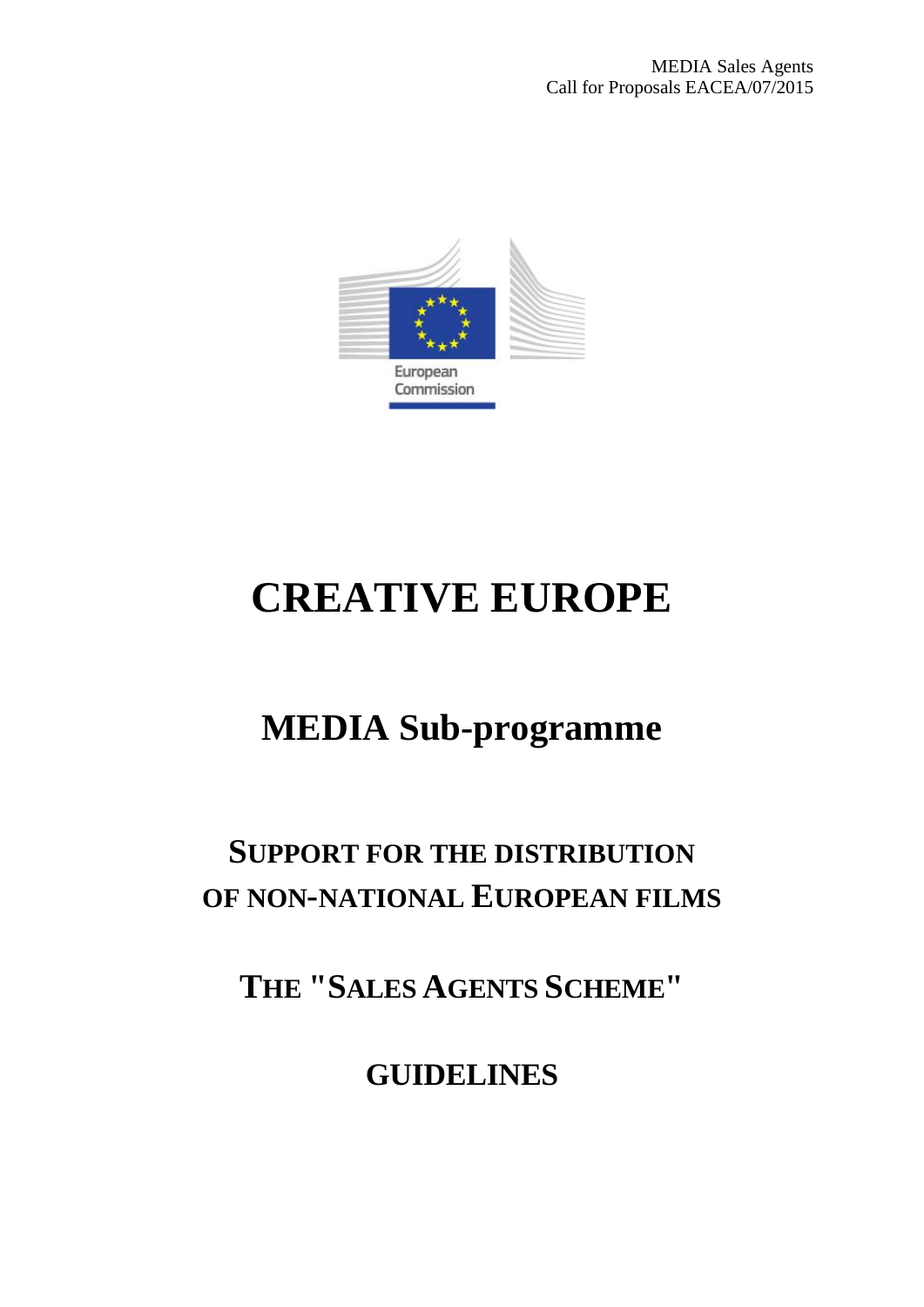#### **TABLE OF CONTENTS**

# **1. INTRODUCTION - BACKGROUND**

#### **2. OBJECTIVES - THEMES - PRIORITIES**

- *2.1. Objectives*
- *2.2. Targeted Projects*

# **3. TIMETABLE**

**4. BUDGET AVAILABLE**

#### **5. ADMISSIBILITY REQUIREMENTS**

# **6. ELIGIBILITY CRITERIA**

- *6.1. Eligible applicants*
- *6.2. Eligible activities*

# **7. EXCLUSION CRITERIA**

- *7.1. Exclusion from participation*
- *7.2. Exclusion from award*
- *7.3. Supporting documents*

# **8. SELECTION CRITERIA**

- *8.1. Financial capacity*
- *8.2. Operational capacity*

# **9. AWARD CRITERIA**

- *9.1 Generation stage*
- *9.2 Reinvestment stage*

# **10. LEGAL COMMITMENTS**

# **11. FINANCIAL PROVISIONS**

- *11.1. General Principles*
- *11.2. Funding forms*
- *11.3. Payment arrangements*
- *11.4. Pre-financing guarantee*

# **12. PUBLICITY**

- *12.1. By the beneficiaries*
- *12.2. By the Agency and/or the Commission*
- *12.3. Communication and dissemination*

# **13. DATA PROTECTION**

# **14. PROCEDURE FOR THE SUBMISSION OF PROPOSALS**

- *14.1. Publication*
- *14.2. Registration in the Participant Portal*
- *14.3. Submission of the grant application*
- *14.4. Evaluation procedure*
- *14.5. Award decision*
- *14.6. Rules applicable*
- *14.7. Contacts*

Annexes:

All the annexes are available on the EACEA/MEDIA website: [http://eacea.ec.europa.eu/creative-europe/actions/media\\_en](http://eacea.ec.europa.eu/creative-europe/actions/media_en)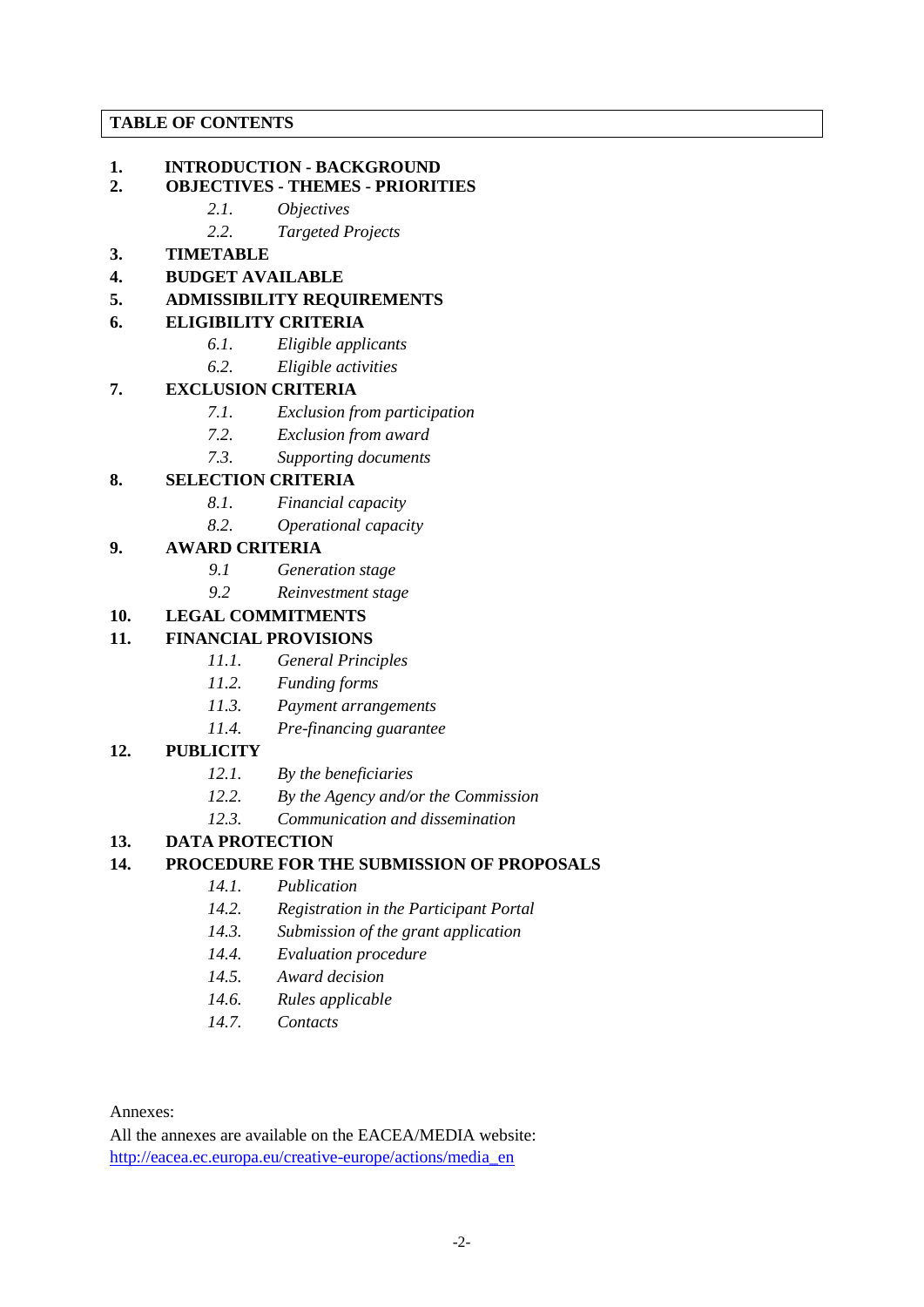# **1. INTRODUCTION – BACKGROUND**

These guidelines are based on Regulation No 1295/2013 of the European Parliament and of the Council of 11/12/2013 concerning the implementation of a programme of support for the European cultural and creative sector (CREATIVE EUROPE). $<sup>1</sup>$ </sup>

The European Commission is responsible for the implementation of the Creative Europe Programme and for the decision to grant individual European Union funds. The Education, Audiovisual and Culture Executive Agency hereafter "the Agency" manages the Culture and MEDIA Sub-programme on behalf and under the control of the European Commission.

General background information about the Creative Europe programme can be found on the following link: <http://ec.europa.eu/programmes/creative-europe/>

# **2. OBJECTIVES – THEMES – PRIORITIES**

#### **2.1. Objectives**

Within the specific objective of promoting transnational circulation, one of the priorities of the MEDIA Sub-programme is the following:

 supporting theatrical distribution through transnational marketing, branding, distribution and exhibition of audiovisual works;

The MEDIA Sub-programme shall provide support for the following:

 establishing systems of support for the distribution of non-national European films through theatrical distribution and on all other platforms as well as for international sales activities, in particular the subtitling, dubbing and audio-description of audiovisual works.

# **2.2. Targeted actions**

The aim of the "Sales Agents" scheme is to encourage and support the wider transnational distribution of recent European films by providing funds to sales agents, based upon their performance on the market, for further reinvestment in new non-national European films.

The scheme also aims to encourage the development of links between the production and distribution sectors thus improving the competitive position of non-national European films and the competitiveness of European companies.

The "Sales Agents scheme" works in two phases :

1. The generation of a potential fund, which will be calculated according to the performance of the company on the European market during the reference period.

2. Reinvestment : the potential fund thus generated by each company must be reinvested in :

**<sup>.</sup>** <sup>1</sup> Published in the Official Journal of the European Union on the 20/12/2013 (OJ L347/221).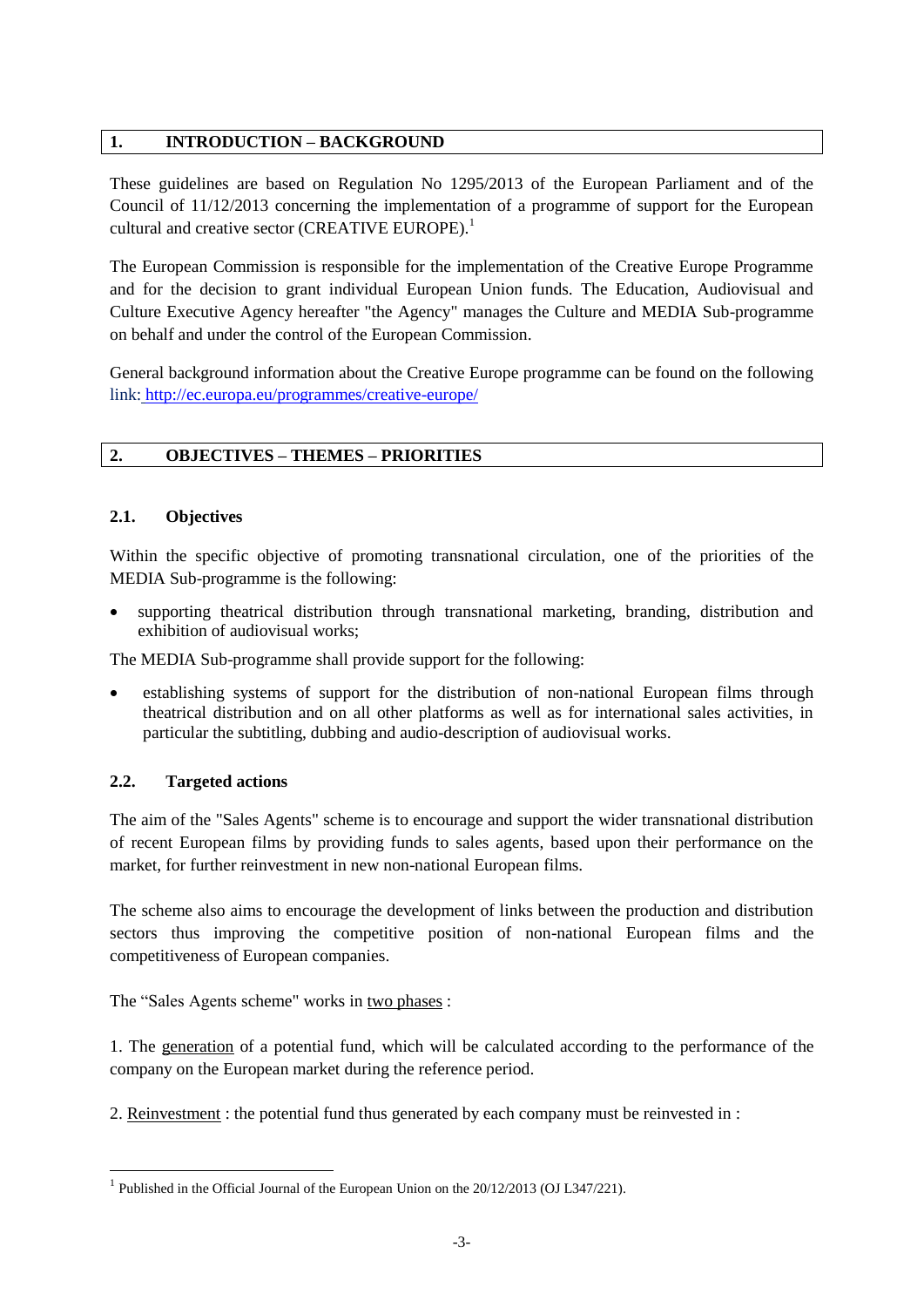- minimum guarantees or advances paid for the international sales rights on eligible European non-national films;
- the promotion, marketing and advertising on the market of eligible non-national European films.

#### **3. TIMETABLE**

#### **3.1. Timetable for "Generation" Stage**

|                 | <b>Stages</b>                                                     | Date or indicative period                     |  |  |  |  |
|-----------------|-------------------------------------------------------------------|-----------------------------------------------|--|--|--|--|
| a)              | Publication of the call                                           | February                                      |  |  |  |  |
| b)              | Deadline for submitting applications                              | 18 June 2015 - 12:00 (noon, Brussels<br>Time) |  |  |  |  |
| $\mathcal{C}$ ) | Evaluation period                                                 | 7 months from deadline                        |  |  |  |  |
| $\rm d$         | Information to applicants                                         | January 2016                                  |  |  |  |  |
| e)              | Signature of grant agreement or notification of<br>grant decision | See reinvestment stage                        |  |  |  |  |
| f)              | Starting date of the action                                       | See reinvestment stage                        |  |  |  |  |
| g               | Max. duration of the action                                       | See reinvestment stage                        |  |  |  |  |

As the completion of the process requires the prior completion of the Automatic Generation for the period (including the certification by the national authorities), an additional delay may occur if this process is held up.

# **3.2. Timetable for "Reinvestment" Stage**

Reinvestment applications must be sent to the Agency by **1st March 2017.**

They will be treated on a "first come – first served" basis. The potential fund which is not reinvested by the deadline will be lost.

#### **Earliest start date of the action:**

The international sales contract/agreement with the producer can be signed at the earliest on **18 June 2015** (generation deadline).

#### **Deadline for presentation of the reinvestment action:**

The reinvestment applications must be submitted to the Agency within 6 months of the signature of the international sales contract/agreement with the producer and no later than **1 st March 2017**

#### **Information to applicants and signature of the Grant Agreement / Decision:**

The intention is to inform applicants of the outcome of the selection procedure no later than 16 weeks after the relevant submission date. However for submissions sent prior to the completion of the generation, an additional delay may occur.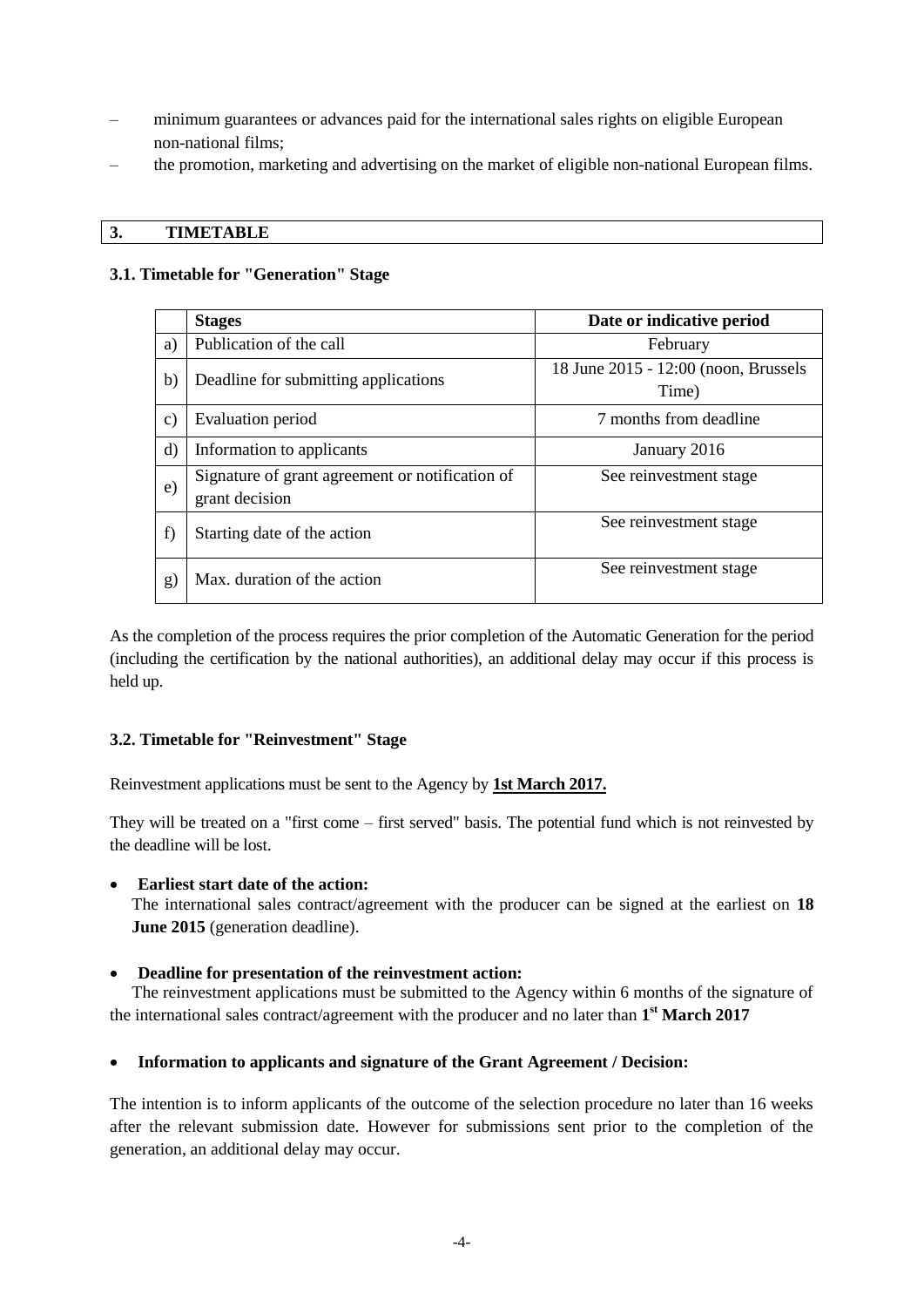Reinvestment actions agreed by the Agency will be the subject of a Grant Agreement / Decision between the beneficiary and the Agency setting out the terms and conditions of the financial contribution granted.

# **Period of eligibility of costs:**

The period of eligibility of costs starts on the date of the signature of the international sales contract and ends 18 months after this date.

Only those costs incurred by the beneficiary during the period of eligibility of costs will be eligible.

However, if after the signing of the agreement and the start of the action it becomes impossible for the beneficiary, for fully justified reasons beyond his control, to complete the action within the scheduled period, an extension to the eligibility period may be granted. A maximum extension of 6 additional months may be granted if requested before the deadline specified in the agreement.

# **4. BUDGET AVAILABLE**

The total budget earmarked for the co-financing of projects is estimated at EUR 2.6M.

This amount is subject to the availability of the funds after the adoption of the budget for 2015 by the budgetary authority.

The Financial contribution of the EU cannot exceed 60% of the total eligible costs of the action.

The amount of the financial contribution to be awarded will be determined within the limits of the available budgetary resources and with regards to the cost and nature of each proposed action.

The beneficiary must guarantee the remaining financing.

"Generation": The total annual amount of potential funding available to each sales agent shall be determined on the basis of the recent European films sold by the sales agent in the reference period (2010- 2014).

In the case of "Reinvestment", the amount of the financial contribution awarded to each company is determined with respect to the cost and nature of each proposed reinvestment action (minimum guarantees and P&A costs) and the availability of the fund. Support will be in the form of a subsidy.

The Agency reserves the right not to distribute all the funds available.

# **5. ADMISSIBILITY REQUIREMENTS**

Applications shall comply with the following requirements:

- they must be sent no later than the deadline for submitting applications referred to in section 3 of the present guidelines.
- they must be submitted using the online application form (see section 14 of the present guidelines)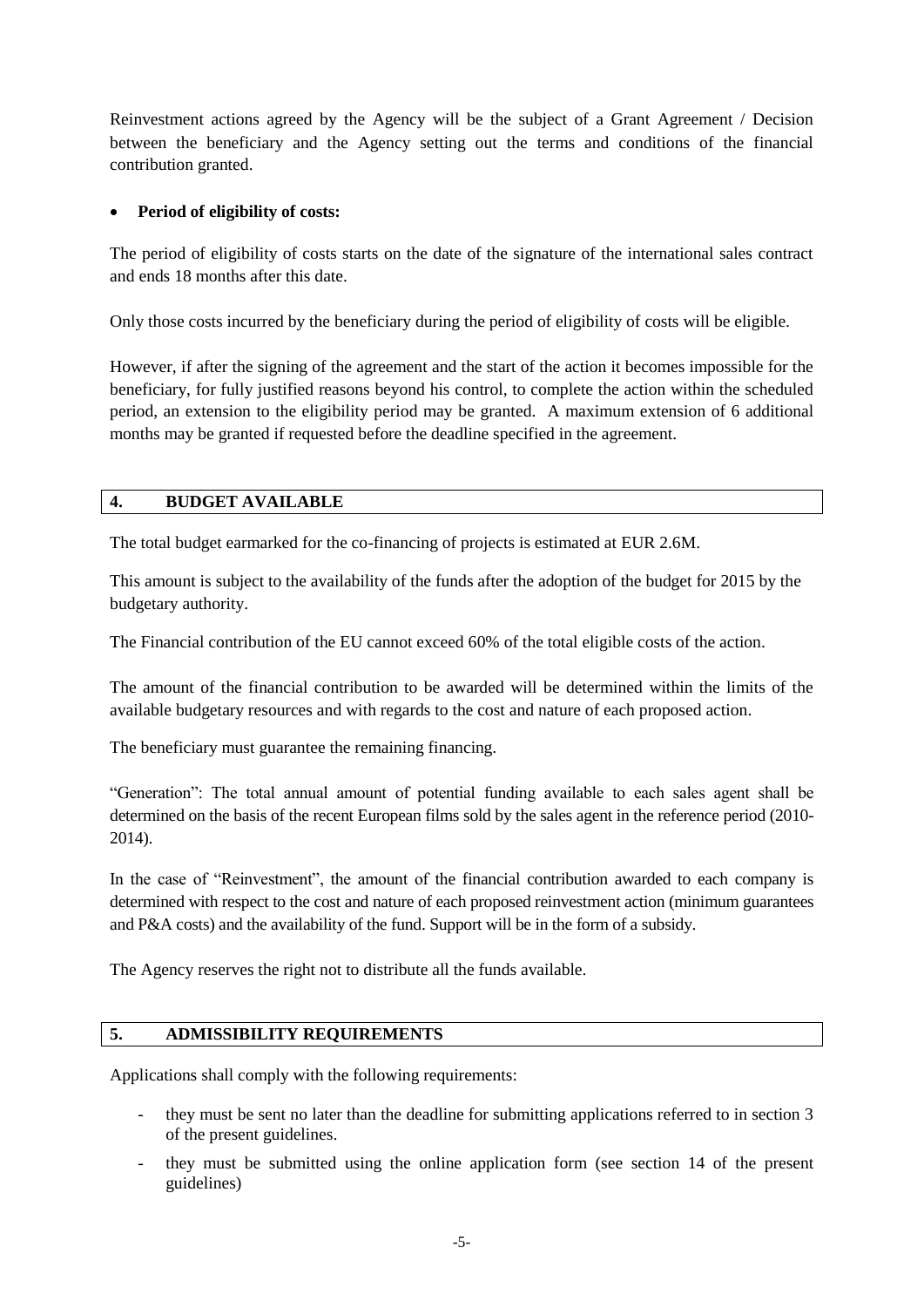they must be drafted in one of the EU official languages, preferably in English or French

The application form must be accompanied by a balanced budget and all the other documents referred to in the application form. Failure to comply with those requirements will lead to the rejection of the application.

In order to submit an application, applicants must provide their Participant Identification Code (PIC) in the application form. The PIC can be obtained by registering the organisation in the Unique Registration Facility (URF) hosted in the Education, Audiovisual, Culture, Citizenship and Volunteering Participant Portal. The Unique Registration Facility is a tool shared by other services of the European Commission. If an applicant already has a PIC that has been used for other programmes (for example the Research programmes), the same PIC is valid for the present call for proposals.

The Participant Portal allows applicants, to upload or update the information related to their legal status and attach the requested legal and financial documents (see section 14.2 for more information).

# **6. ELIGIBILITY CRITERIA**

Applications which comply with the following criteria will be subject of an in-depth evaluation.

#### **6.1. Eligible applicants**

The applicant company must be a European Sales Agent.

#### European company

Company owned, whether directly or by majority participation (i.e. majority of shares), by nationals of Member States of the European Union or nationals of the other European countries participating in the MEDIA Sub-programme and registered in one of these countries.

Applications from legal entities established in one of the following countries are eligible as long as all conditions referred to in Article 8 of the Regulation establishing the Creative Europe Programme are met:

- − EU Member States;
- − Acceding countries, candidate countries and potential candidates benefiting from a pre-accession strategy, in accordance with the general principles and general terms and conditions for the participation of those countries in European Union programmes established in the respective Framework Agreements, Association Council Decisions or similar agreements;
- − EFTA countries which are members of the EEA, in accordance with the provisions of the EEA Agreement;
- − The Swiss Confederation, on the basis of a bilateral agreement to be concluded with that country;
- − Countries covered by the European Neighbourhood Policy in accordance with the procedures established with those countries following the framework agreements providing for their participation in European Union programmes.

The Programme shall also be open for bilateral or multilateral cooperation actions targeted at selected countries or regions on the basis of additional appropriations paid by, and specific arrangements to be agreed upon with, those countries or regions.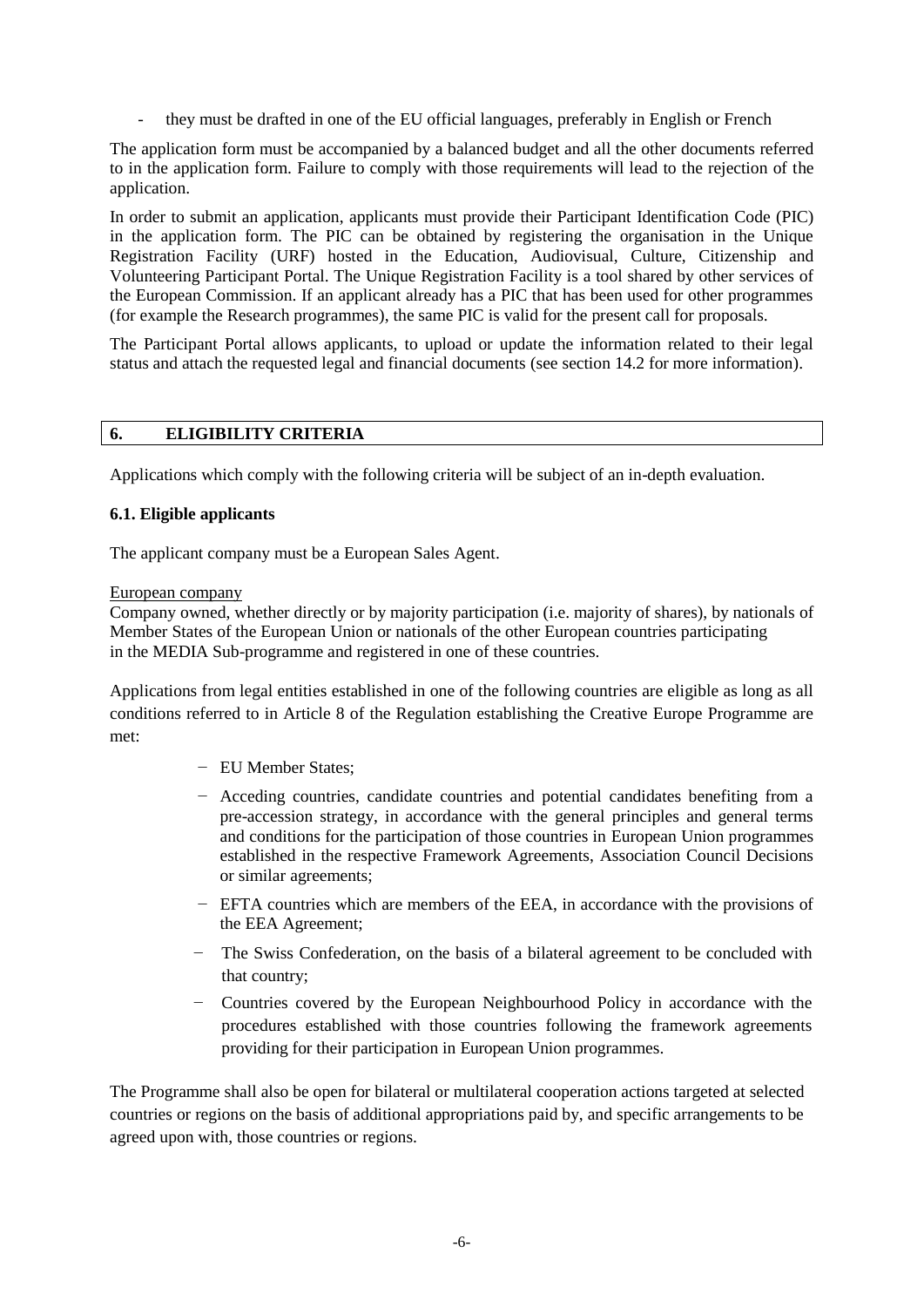The Programme shall permit cooperation and joint actions with countries not participating in the Programme and with international organisations which are active in the cultural and creative sectors such as UNESCO, the Council of Europe, the Organisation for Economic Cooperation and Development or the World Intellectual Property Organisation on the basis of joint contributions for the realisation of the Programme's objectives.

The Agency may select proposals from applicants in non EU countries, provided that, on the date of the award decision, agreements have been signed setting out the arrangements for the participation of those countries in the programme established by the Regulation referred to above.

(Updated list of countries that fulfil the conditions referred to in Article 8 of the Regulation and that the Commission has started negotiations with can be found on the following link:

[http://ec.europa.eu/programmes/creative-europe/opportunities/documents/eligible-countries\\_en.pdf\)](http://ec.europa.eu/programmes/creative-europe/opportunities/documents/eligible-countries_en.pdf).

For the implementation of the MEDIA sub-programme, and unless otherwise specified in the text below:

- the following countries are considered as countries with a low audiovisual production capacity: Austria, Belgium, Bulgaria, Croatia, Cyprus, Czech Republic, Denmark, Estonia, Finland, Greece, Hungary, Ireland, Iceland, Latvia, Lithuania, Luxembourg, Malta, Norway, Netherlands, Poland, Portugal, Romania, Slovakia, Slovenia, Sweden, and any other countries fulfilling the conditions set out above (Eligible countries).

- the following countries are considered as high production capacity countries: France, Germany, Italy, Spain, and United Kingdom.

European sales agents:

Any European company acting as an intermediary agent for the producer, who specialises in the commercial exploitation of a film by marketing and licensing a film to distributors or other purchasers for foreign countries.

The sales agent must be appointed by the producer of the film by way of a written contract or agreement. A contract / agreement signed between a sales agent and a producer will be considered as an international sales contract / agreement only if it provides for the right of the sales agent to sell the film in **at least 10 countries** participating in the MEDIA Sub-programme.

# **6.2 Eligible activities**

# 1. Generation:

The generation of a potential fund, which will be calculated according to the international sales performance of the company on the European market in the reference period (2010-2014).

# 2. Reinvestment:

Reinvestment of the potential fund thus generated by each company in:

- minimum guarantees or advances paid for the international sales rights on eligible European nonnational films (module 1)

- the promotion, marketing and advertising on the market of eligible non-national European films presented (module 2).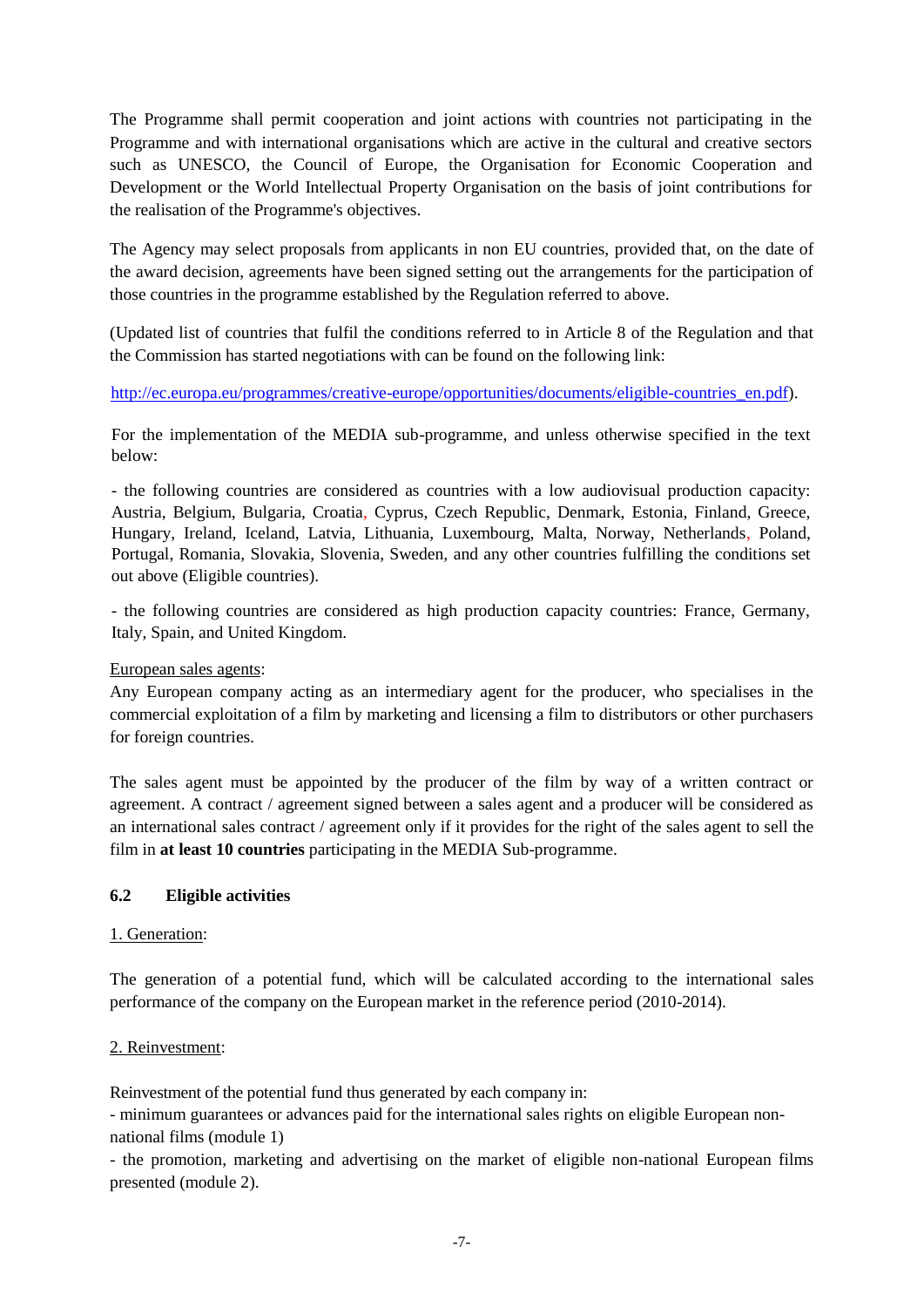#### International sales:

Any commercial activity designed to promote and sell the exploitation rights to a cinematographic film on the marketplace, in particular to cinema distributors. This activity includes, inter alia :

- the negotiation and execution of contracts licensing the rights to exploit or exhibit the film;

- the promotion and advertising of the film in markets or festivals (screenings, advertising, promotional events)

- the design and dissemination towards potential buyers of promotional material for the film (EPK, stills, slides, "making-of", …)

- the design and dissemination towards the press (trade press or other) and the potential audience of the film of promotional material and information (web site, …).

#### Cinema / Theatrical distribution:

Any commercial activity designed to bring to the attention of a wide audience a film for the purpose of exploitation in cinema theatres. Such activity may include aspects of the technical publishing of an audio-visual work (dubbing and subtitling, striking of prints, circulation of prints, etc.) as well as marketing and promotional activities (production of trailers and publicity material, the purchase of advertising space, the organisation of promotional events etc.).

The film must comply with the following criteria:

- it must be a work of fiction (including animated films) or documentary, with a minimum duration of 60 minutes;
- it must have its first copyright established in 2010 at the earliest;
- it must not consist of alternative content (operas, concerts, performances, etc.), advertising, pornographic or racist material or advocate violence;
- it must be majority produced by a producer or producers established in the countries participating in the MEDIA Sub-programme (see section 6.1). To be considered as the actual producers the production companies must be credited as such. Other elements such as creative control, ownership of exploitation rights and share of profits may also be taken into account to determine who the actual producer is;
- it must be produced with the significant participation of professionals who are nationals/residents of countries participating in the MEDIA Sub-programme (see section 6.1). 'Significant participation' is defined as having more than 50% of the points on the basis of the table below, (e.g. having 10 or more points in the case of a work of fiction or the biggest share of points if the total is less than 19 as is normally the case for documentaries or animation films where all of the categories are not usually included in the credits):

| Nationals/residents of countries participating in | Points                      |
|---------------------------------------------------|-----------------------------|
| the MEDIA sub-programme                           |                             |
| Director                                          | 3                           |
| Scriptwriter                                      | 3                           |
| Composer                                          |                             |
| Actor 1                                           | $\mathcal{D}_{\cdot}$       |
| Actor 2                                           | $\mathcal{D}_{\mathcal{A}}$ |
| Actor 3                                           | $\mathcal{D}_{\mathcal{A}}$ |
| <b>Production Design</b>                          |                             |
| Director of Photography                           |                             |
| Editor                                            |                             |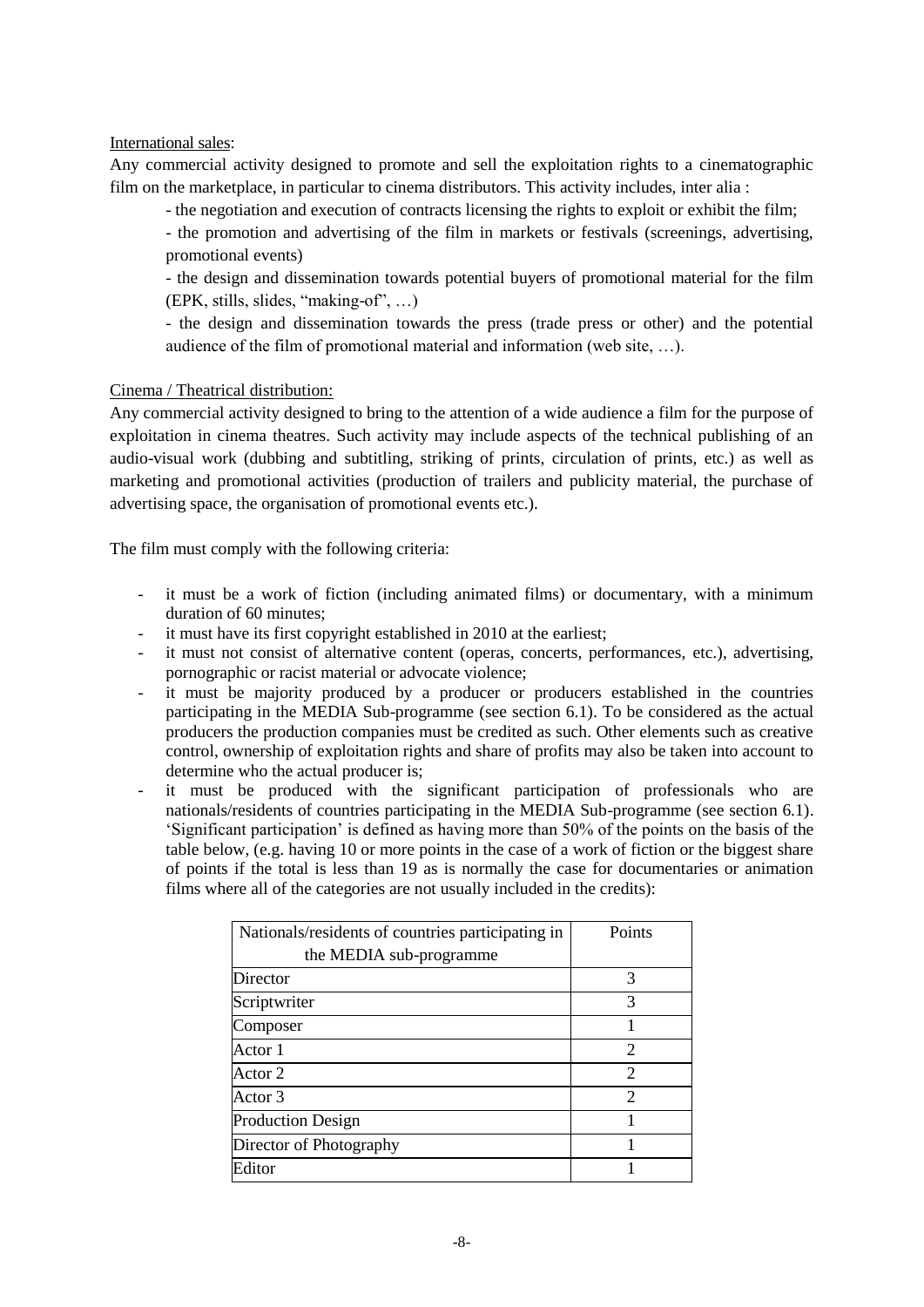| Sound             |    |
|-------------------|----|
| Shooting location |    |
| Laboratory        |    |
| <b>Total</b>      | 19 |

# National / Non-national European film:

European films will be considered as "national" in that member state or country participating in the MEDIA Sub-programme whose nationals/residents have participated in the highest proportion in the making of the film, on the basis of the points table shown above. They will be considered as "nonnational" in all the other countries.

Only applicants that fulfil the eligibility criteria will be considered for a grant. If an application is deemed ineligible, a letter indicating the reasons will be sent to the applicant.

# **7. EXCLUSION CRITERIA**

#### **7.1. Exclusion from participation**

Applicants will be excluded from participating in the call for proposals procedure if they are in any of the following situations:

- (a) they are bankrupt or being wound up, are having their affairs administered by the courts, have entered into an arrangement with creditors, have suspended business activities, are the subject of proceedings concerning those matters, or are in any analogous situation arising from a similar procedure provided for in national legislation or regulations;
- (b) they or persons having powers of representation, decision making or control over them have been convicted of an offence concerning their professional conduct by a judgment of a competent authority of a Member State which has the force of res judicata;
- (c) they have been guilty of grave professional misconduct proven by any means which the responsible authorising officer can justify including by decisions of the EIB and international organisations;
- (d) they are not in compliance with their obligations relating to the payment of social security contributions or the payment of taxes in accordance with the legal provisions of the country in which they are established or with those of the country of the responsible authorising officer or those of the country where the grant agreement is to be performed;
- (e) they or persons having powers of representation, decision making or control over them have been the subject of a judgment which has the force of res judicata for fraud, corruption, involvement in a criminal organisation, money laundering or any other illegal activity, where such illegal activity is detrimental to the Union' financial interests;
- (f) they are currently subject to an administrative penalty referred to in Article 109(1) of the Financial Regulation.

#### **7.2. Exclusion from award**

Applicants will not be granted financial assistance if, in the course of the grant award procedure, they:

- (a) are subject to a conflict of interests;
- (b) are guilty of misrepresentation in supplying the information required by the Agency as a condition of participation in the grant award procedure, or fail to supply this information.
- (c) find themselves in one of the situations of exclusion referred to in the above section 7.1.

Administrative and financial penalties may be imposed on applicants, or affiliated entities where applicable, who are guilty of misrepresentation or are found to have seriously failed to meet their contractual obligations under a previous grant award procedure.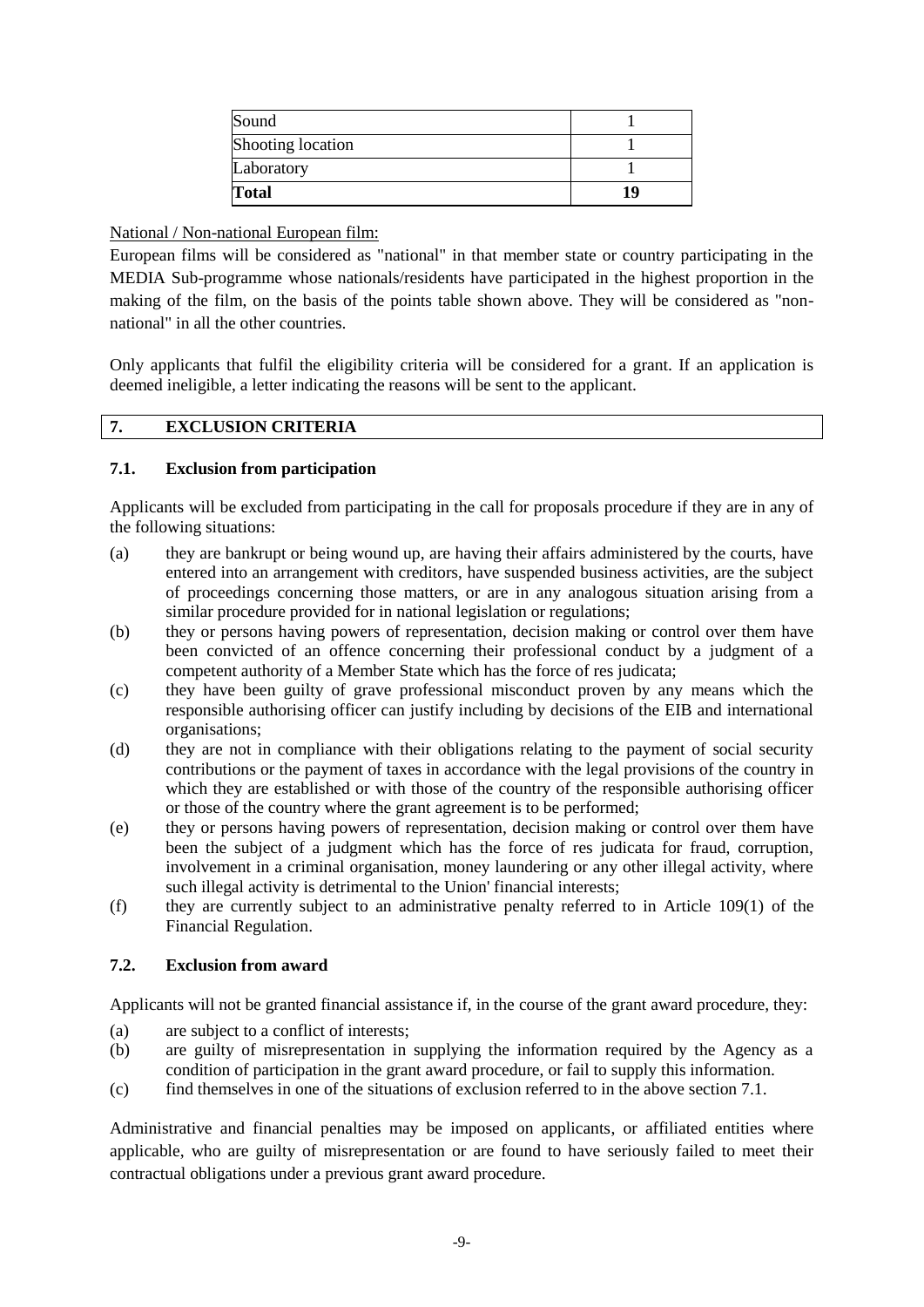#### **7.3. Supporting documents**

Applicants for a grant exceeding EUR 60.000 must sign a declaration on their honour certifying that they are not in one of the situations referred to in the above sections 7.1. and 7.2, filling in the relevant form attach to the application form accompanying the call for proposals and available at [http://eacea.ec.europa.eu/creative-europe/actions/media\\_en](http://eacea.ec.europa.eu/creative-europe/actions/media_en)

#### **8. SELECTION CRITERIA**

Applicants must submit a declaration on their honour, completed and signed, attesting to their status as a legal person and to their financial and operational capacity to complete the proposed activities.

#### **8.1. Financial capacity**

Applicants must have stable and sufficient sources of funding to maintain their activity throughout the period during which the action is being carried out or the year for which the grant is awarded and to participate in its funding. The applicants' financial capacity will be assessed on the basis of the following supporting documents to be submitted with the application:

- a) Low value grants ( $\leq$  EUR 60 000):
	- a declaration on their honour.
- b) Grants  $>$  EUR 60 000:
	- a declaration on their honour

- the financial statements (including the balance sheet, the profit and loss accounts and the annexes) of the last two financial years for which the accounts have been closed

- financial capacity form provided for in the application form, filled in with the relevant statutory accounting figures, in order to calculate the ratios as detailed in the form.

- c) Grants for an action > EUR 750 000 in addition to the above:
	- an audit report produced by an approved external auditor certifying the accounts for the last financial year available.

On the basis of the documents submitted, if the Agency considers that financial capacity is not satisfactory, it may:

- request further information:
- propose a grant agreement without pre-financing;
- propose a grant agreement with a pre-financing covered by a bank guarantee (see section 11.4 below);
- propose a grant agreement without pre-financing but an interim payment based on expenses already occurred.
- reject the application.

# **8.2 Operational capacity**

Applicants must have the professional competencies as well as appropriate qualifications necessary to complete the proposed action. In this respect, applicants have to submit a declaration on their honour, and, for those applying for a grant above EUR 60.000 the following supporting documents: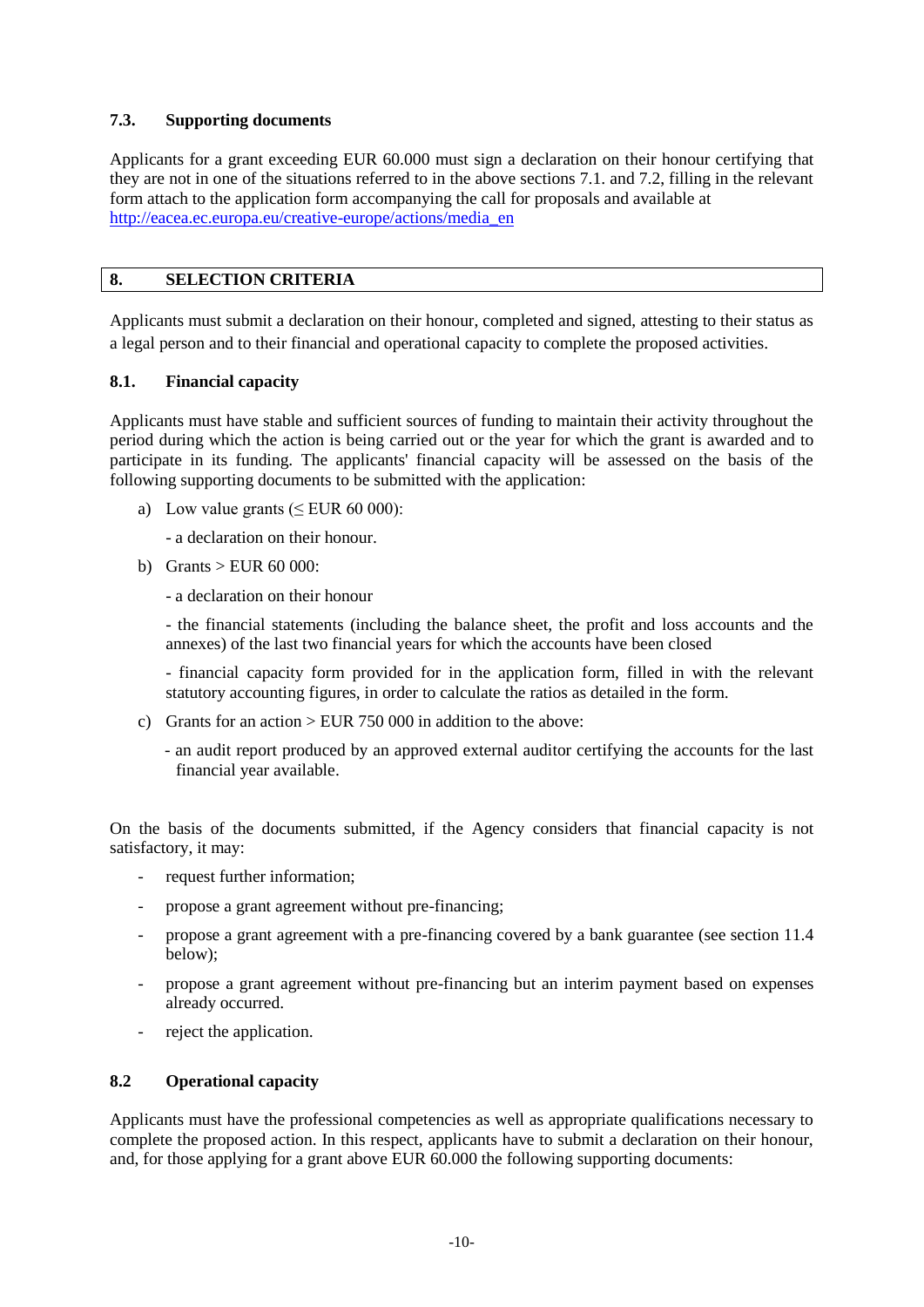- the curriculum vitae of the legal representative of the company
- the curriculum vitae of the Head of International Sales (if they are not the same person);

The documents and forms required under section 8.1 and 8.2 should be provided at least once per year for the Cinema Selective, the Cinema Automatic and the Sales Agents schemes.

# **9. AWARD CRITERIA**

#### **9.1. Generation Stage**

A potential fund will be attributed to eligible European sales agents on the basis of their performance on the European markets (i.e. countries participating in the MEDIA Sub-programme) in the reference period (2010-2014).

The support will take the form of a potential fund available to sales agents for further investments in recent non-national European films.

Within the limit of the budgetary resources available, the potential fund available for each Sales Agent will be calculated on the following basis:

#### A. Step 1.

The applicant sales agent shall provide evidence of its activity as a sales agent for European cinematographic films. To this end, the sales agent shall prove that:

- it was, between  $01/01/2010$  and  $31/12/2014$ , the appointed sales agent of **at least 8 eligible European films** (**of which** at least **1 non-national** film), for which the agreement with the producer provided the right to sell the film in at least 10 countries participating to the MEDIA Sub-programme; the mandate must be signed and take effect within the reference period,
- **and** that, **during the same period**, for **at least 3 of these films in at least 3 countries**  participating in the MEDIA Sub-programme, outside the country of origin of the films there was a theatrical release as evidenced by distributor declarations to the Automatic scheme of the MEDIA Sub-programme.

In exceptional circumstances where the national theatrical release has not been reported to the Automatic scheme, the declaration of the applicant sales agent may be accepted in the event that it is accompanied by independent proof which can reasonably be verified by the Agency.

If this first step is successfully completed, the sales agent shall be entitled to a potential support of **EUR 20.000,00.**

#### B. Step 2.

If (and only if) the applicant sales agent has completed successfully the conditions set out for the first step, an additional potential fund will be calculated on the basis of **the total potential fund generated under the latest call of the Cinema Automatic scheme for theatrical distribution** by the non-national films: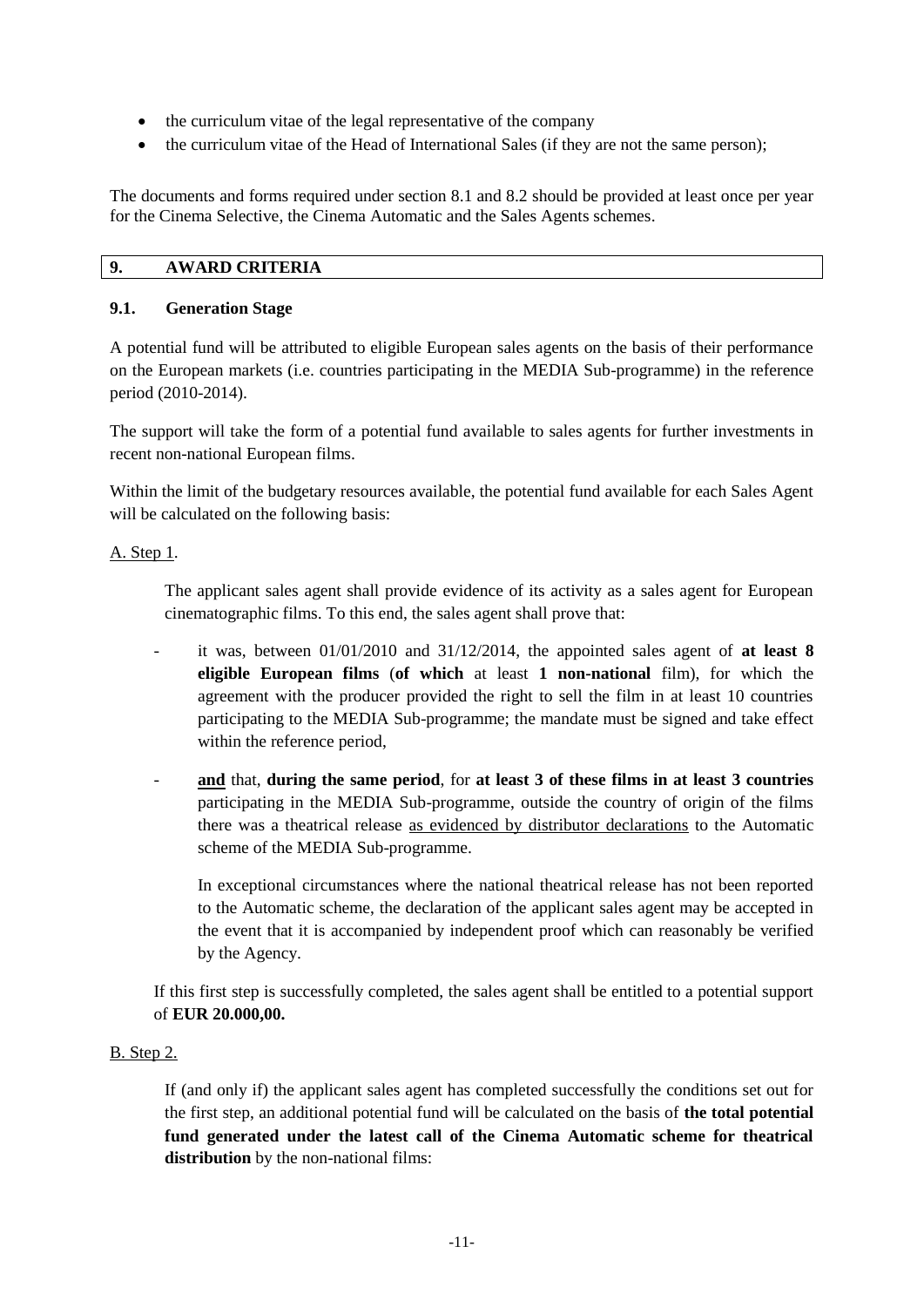- 20 % for films from countries with a high production capacity (DE, ES, FR, IT, UK);
- 30 % for films coming from other countries with a low production capacity;

The amounts indicated above are provisional and may be subject to modification depending upon the budgetary resources available.

Shall the sum of generated funds exceed  $3M\epsilon$  under each call, each potential fund will be reduced proportionally.

Following the calculation of the potential fund generated, the Agency will inform each beneficiary of the amount of potential Fund available for reinvestment.

The generation stage is a method to calculate a maximum potential fund to be reinvested in new projects depending upon the budget available. The notification to the sales agent of the potential Fund generated does not constitute a claim on the European Commission/Agency.

All other information supplied shall be treated as confidential.

# **9.2 Reinvestment Stage**

The fund generated may only be used through reinvestment projects.

The potential Fund can be reinvested in:

Module 1: Minimum Sales Guarantees for eligible **non-national** European films

Module 2: Promotion and marketing costs for eligible **non-national** European films

The potential Fund can be reinvested in one or several films. Reinvestments in Module 1 (MG) and in Module 2 (promotion costs) for the same film are allowed.

Please note that these reinvestment projects will only be processed by the Agency after the letter informing the beneficiary of the amount of the potential fund has been sent. Reinvestment projects will be treated on the basis and within the limits of the fund generated by the sales agent as calculated and notified by the Agency. Reinvestment projects must be approved by the Agency.

Combining funds generated by different reference years and under different calls into a single reinvestment project is not permitted, which means that the last request for a financial contribution to a reinvestment project will be limited to the balance of the current fund.

The award of a potential fund does not constitute an undertaking to support the reinvestment projects. Reinvestment projects approved by the Agency will be the subject of a grant agreement or grant decision setting out the terms and conditions of the financial contribution granted.

#### *Amount of the financial contribution to a reinvestment project*

The amount of the fund that may be requested for a given reinvestment project may not exceed a certain percentage of the total cost of the proposed reinvestment project, defined in the following table: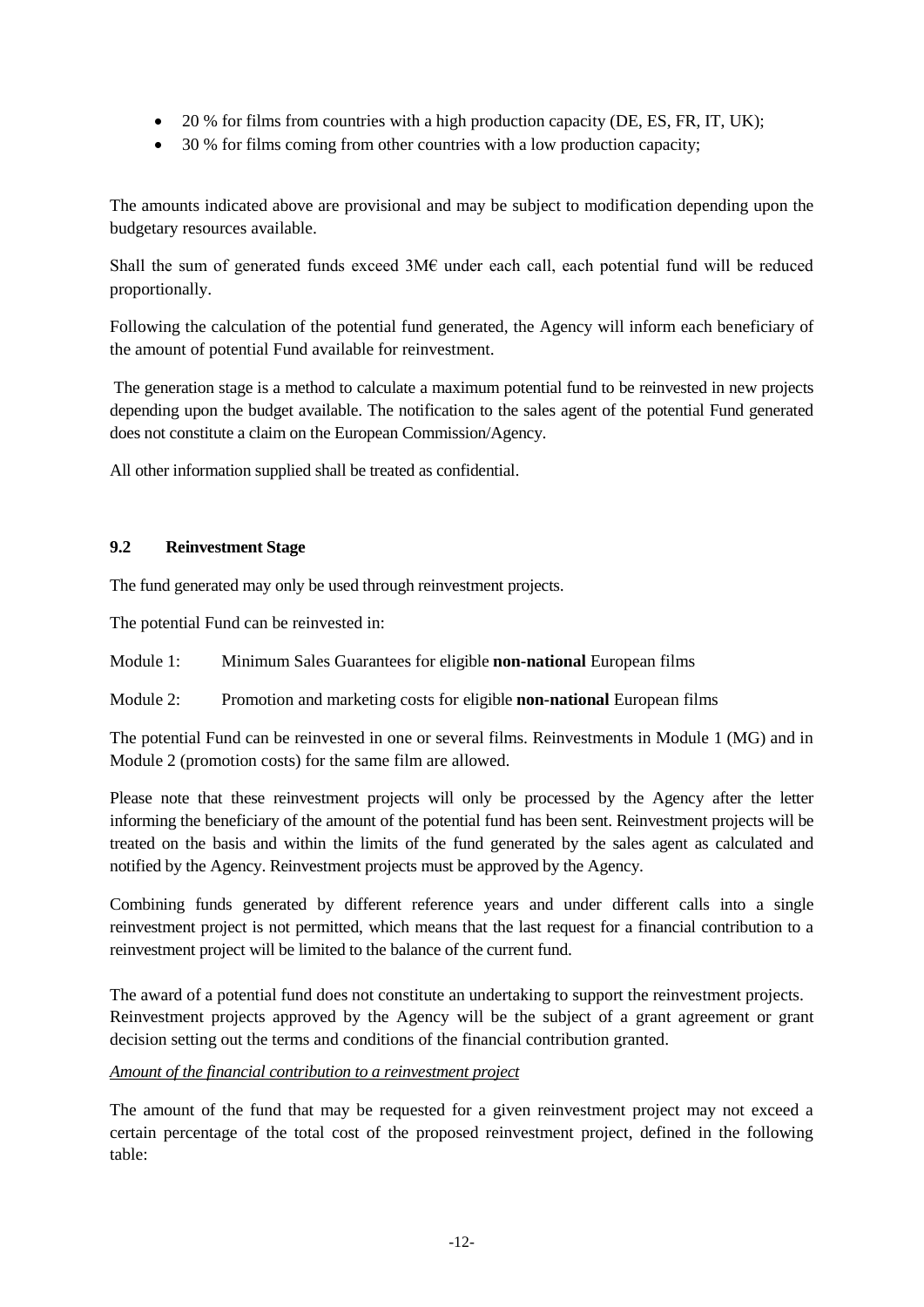| Maximum percentage of the reinvestment project's costs to be covered by the fund                     |      |  |  |
|------------------------------------------------------------------------------------------------------|------|--|--|
| Module 1 (MG) : Sales agreement signed before completion of the<br>principal photography of the film | 60%  |  |  |
| Module 1 (MG) : Sales agreement signed after completion of the<br>principal photography of the film  | 50 % |  |  |
| Module $2(P&A)$                                                                                      | 50 % |  |  |

# **10. LEGAL COMMITMENTS**

In the event of a grant awarded by the Agency, a grant agreement or a grant decision drawn up in euro and detailing the conditions and level of funding, will be sent to the beneficiary, as well as the procedure in view to formalise the obligations of the parties.

- Agreement (**in case of beneficiaries established outside the European Union**): the 2 copies of the original agreement must be signed first by the beneficiary and returned to the Agency immediately. The Agency will sign them last.
- Decision (**in case of beneficiaries established within the European Union Member States**): the Grant Decision must not be returned to the Agency. The general conditions applicable to the decision are available in the 'Documents register' of the Agency website (Calls for proposals II.a) [https://eacea.ec.europa.eu/about-eacea/document-register\\_en#calls](https://eacea.ec.europa.eu/about-eacea/document-register_en#calls)

As regards grant decisions, beneficiaries understand that:

**Submission of a grant application implies acceptance of these General Conditions. These General Conditions bind the beneficiary to whom the grant is awarded and shall constitute an annex to the Grant Decision**.

Please note that the award of a grant does not establish an entitlement for subsequent years.

# **11. FINANCIAL PROVISIONS**

#### **11.1. General Principles**

a) Non-cumulative award

An action may only receive one grant from the EU budget.

In no circumstances shall the same costs be financed twice by the Union budget. To ensure this, applicants shall indicate in the application form the sources and amounts of Union funding received or applied for the same action or part of the action or for its functioning during the same financial year as well as any other funding received or applied for the same action.

Subsidised actions may not benefit from Eurimages funding for the same activity (Eurimages. i.e. European cinema support from the Council of Europe).

b) Non-retroactivity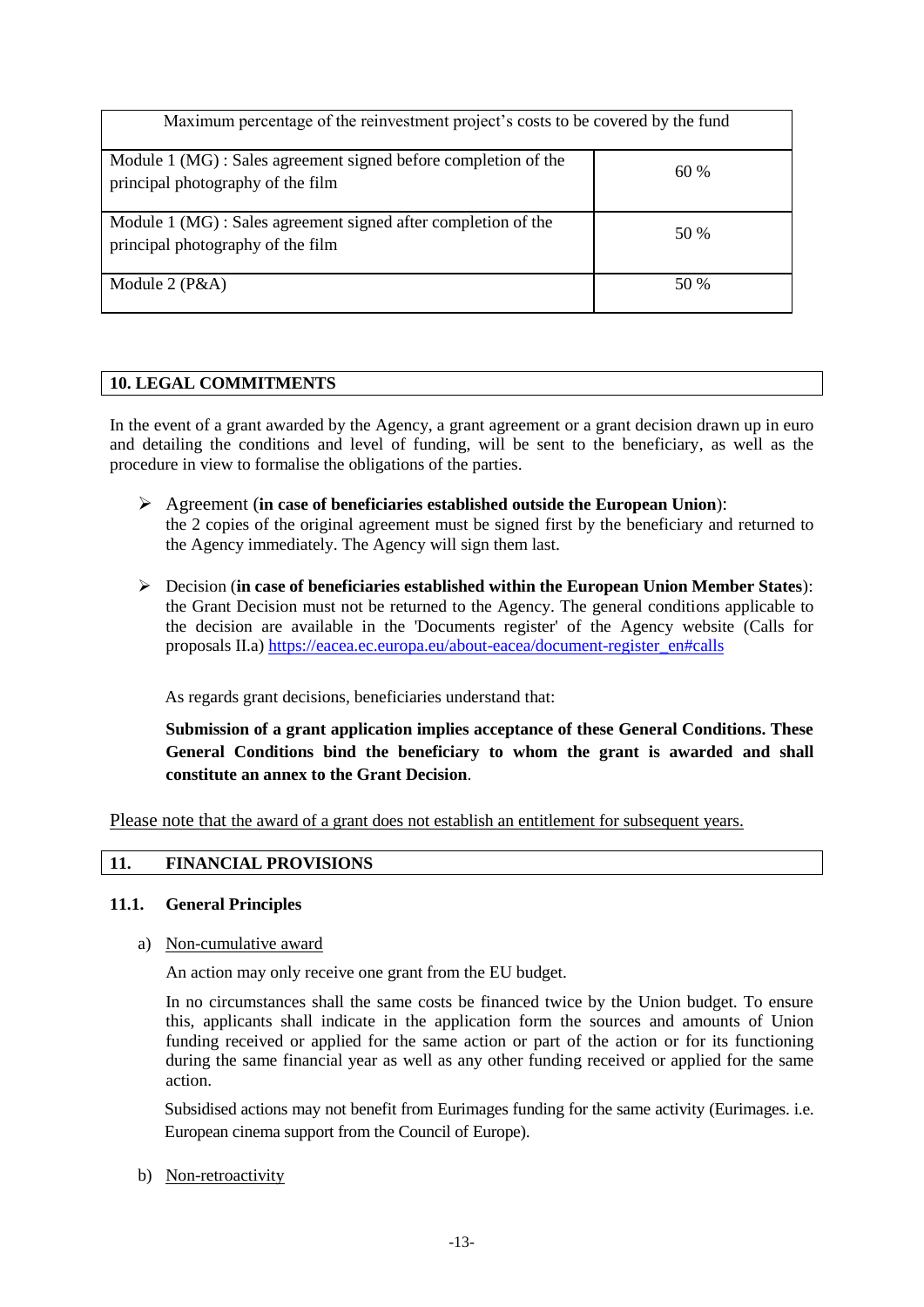No grant may be awarded retrospectively for actions already completed.

A grant may be awarded for an action which has already begun only where the applicant can demonstrate the need to start the action before the grant agreement is signed or the grant decision is notified. In such cases, costs eligible for financing must be incurred during the period of eligibility set out in section 3.2.

c) Co-financing

Co-financing means that the resources which are necessary to carry out the action may not be entirely provided by the EU grant.

Co-financing of the action of the may take the form of:

- the beneficiary's own resources,
- income generated by the action.
- financial contributions from third parties.
- d) Balanced budget

The estimated budget of the action is to be attached to the application form. It must have revenue and expenditure in balance, including the requested MEDIA grant.

The budget must be drawn up in euros.

Applicants which foresee that costs will not be incurred in euros shall use the exchange rate published on the Infor-euro website available at:

[http://ec.europa.eu/budget/contracts\\_grants/info\\_contracts/inforeuro/inforeuro\\_en.cfm](http://ec.europa.eu/budget/contracts_grants/info_contracts/inforeuro/inforeuro_en.cfm) and applicable on the month of the reinvestment application.

e) Implementation contracts/subcontracting

Where the implementation of the action requires the award of procurement contracts (implementation contracts), the beneficiary must award the contract to the bid offering best value for money or the lowest price (as appropriate), avoiding conflicts of interests and retain the documentation for the event of an audit.

Entities acting in their capacity of contracting authorities in the meaning of Directive  $2004/18/EC^2$  or contracting entities in the meaning of Directive  $2004/17/EC^3$  shall abide by the applicable national public procurement rules.

Sub-contracting, i.e. the externalisation of specific tasks or activities which form part of the action as described in the proposal and which cannot be performed by the beneficiary itself must satisfy the conditions applicable to any implementation contract (as specified above) and in addition to them the following conditions:

- it may only cover the implementation of a limited part of the action.

- it must be justified having regard to the nature of the action and what is necessary for its implementation;

- it must be clearly stated in the proposal.

**<sup>.</sup>** <sup>2</sup> Directive 2004/18/EC on the coordination of procedures for the award of public work contracts, public supply contracts and public service contracts.

Directive 2004/17/EC coordinating the procurement procedures of entities operating in the water, energy, transport and postal services sectors.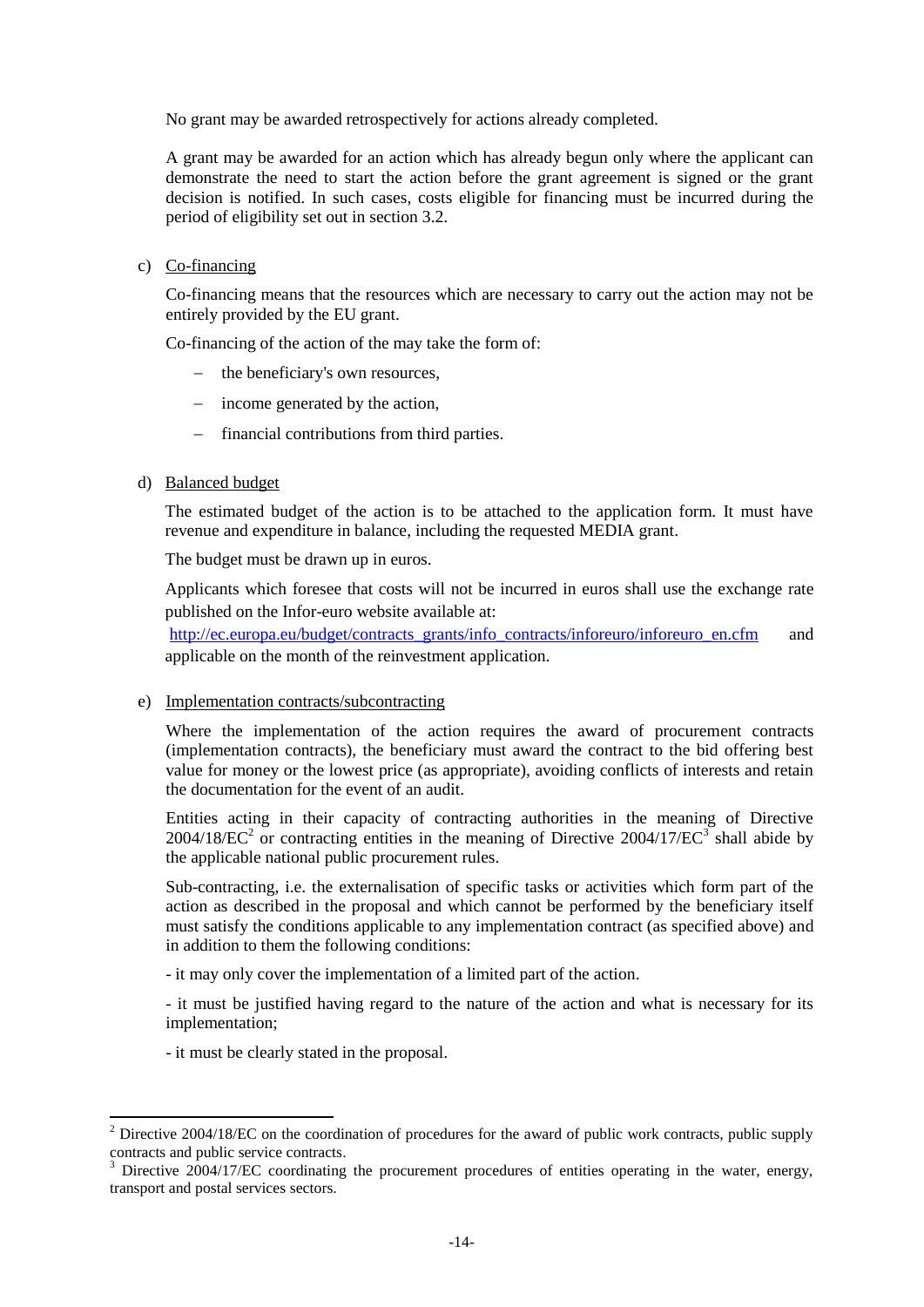#### f) Financial support to third parties

The applications may not envisage provision of financial support to third parties

Any support from the MEDIA Sub-programme shall remain the exclusive property of the beneficiary and cannot be considered as revenue for the film. There cannot be any contractual conditions or other agreements which change the terms and conditions of payments, calculations or any other contractual terms in any manner whatsoever which may have the effect of taking the Union grant into account. Distribution agreements cannot have any conditional clauses linked to the award of the subsidy. Union Law and the general conditions of any eventual Grant Agreement or Grant Decision offered to a distributor clearly lay down the fact that the Union Contribution (grant) "shall be used by the Beneficiary solely, exclusively and directly in discharging eligible expenses incurred".

#### **11.2 Funding forms**

The grants financed through reimbursement of eligible costs in combination with flat rate covering overheads are calculated on the basis of a detailed estimated budget, indicating clearly the costs that are eligible for EU funding.

#### **Maximum amount requested**

The EU grant is limited to a co-financing rate of 50% or 60% of the eligible costs depending of the type of project (see table on section 9.2).

Consequently, part of the total eligible expenses entered in the estimated budget must be financed from sources other than the Union grant.

The grant amount may neither exceed the eligible costs nor the amount requested. Amounts are indicated in euros.

Acceptance of an application by the Executive Agency does not constitute an undertaking to award a grant equal to the amount requested by the beneficiary.

#### **Eligible costs**

Eligible costs are costs actually incurred by the beneficiary of a grant which meet the following criteria:

- they are incurred during the duration of the action as specified in the grant agreement/decision, with the exception of costs relating to final reports and certificates.

The period of eligibility of costs starts on the date of the signature of the international sales contract and ends 18 months after this date. Only those costs incurred by the beneficiary during the period of eligibility of costs will be eligible

- they are indicated in the estimated overall budget of the action;

- they are incurred in connexion with the action which is the subject of the grant and are necessary for the implementation of the action;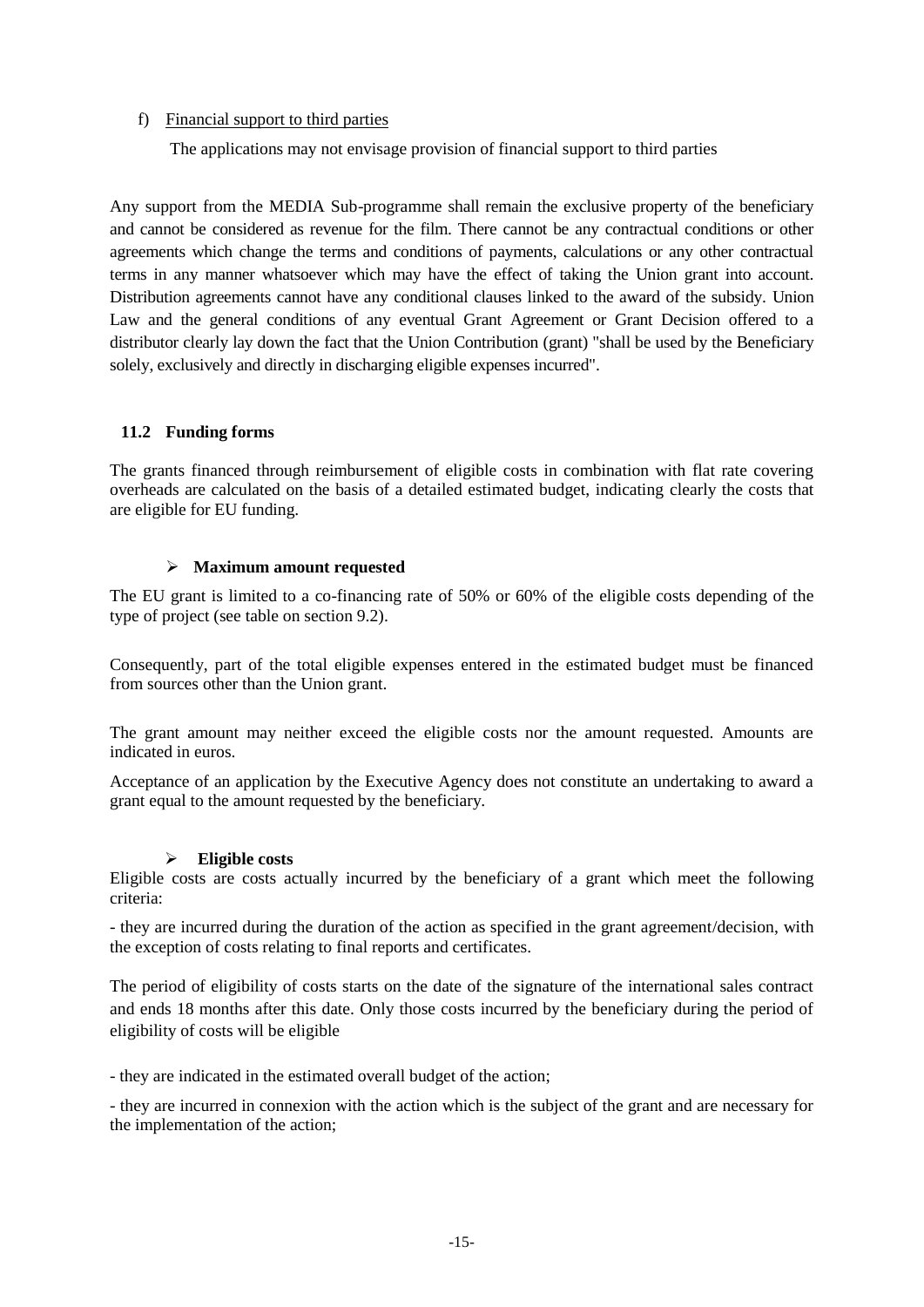- they are identifiable and verifiable, in particular being recorded in the accounting records of the beneficiary and determined according to the applicable accounting standards of the country where the beneficiary is established and according to the usual cost-accounting practices of the beneficiary;

- they comply with the requirements of applicable tax and social legislation;

- they are reasonable, justified, and comply with the requirements of sound financial management, in particular regarding economy and efficiency.

The beneficiary's internal accounting and auditing procedures must permit direct reconciliation of the costs and revenues declared in respect of the action with the corresponding accounting statements and supporting documents.

#### Eligible direct costs:

The eligible direct costs for the action are those costs which, with due regard for the conditions of eligibility set out above, are identifiable as specific costs directly linked to the performance of the action and which can therefore be booked to it directly;

In particular, the following direct costs are eligible, provided that they satisfy the criteria set out in the previous paragraph;

#### Eligible costs for reinvestment in Module 1 (MG)

Only the costs of the Minimum Guarantee or Advance set out in the international sales contract/ agreement signed between the sales agent and the producer of the film will be eligible.

A contract/agreement signed between a sales agent and a producer will be considered as an international sales contract/agreement only if it provides for the right of the sales agent to sell the film in at least 10 countries participating to the MEDIA Sub-programme.

Eligible costs for reinvestment in Module 2 (P&A Costs)

# *Heading 1: Advertising and promotion costs*

# **1.1 Publicity Material:**

Production of trailers/teaser; making of showreels/promoreels design, layout and printing of the posters; artwork, production of advertising spots for radio, TV and internet, flyers, postcards, design and layout of press advertising, etc.

# **1.2 Publicity Space:**

purchase of advertising spaces (posters in markets / festivals, professional press)

# **1.3 Promotion material:**

press files, organisation of market / festival screenings, organisation of press screenings, organisation of test-screenings or recruited audience screenings, production of an EPK (electronic press kit), DVD or Digital Beta for promotional purposes, travel and accommodation of the director / cast of the film for the promotion of the film, design and construction of a web site / homepage for the promotion of the film, etc.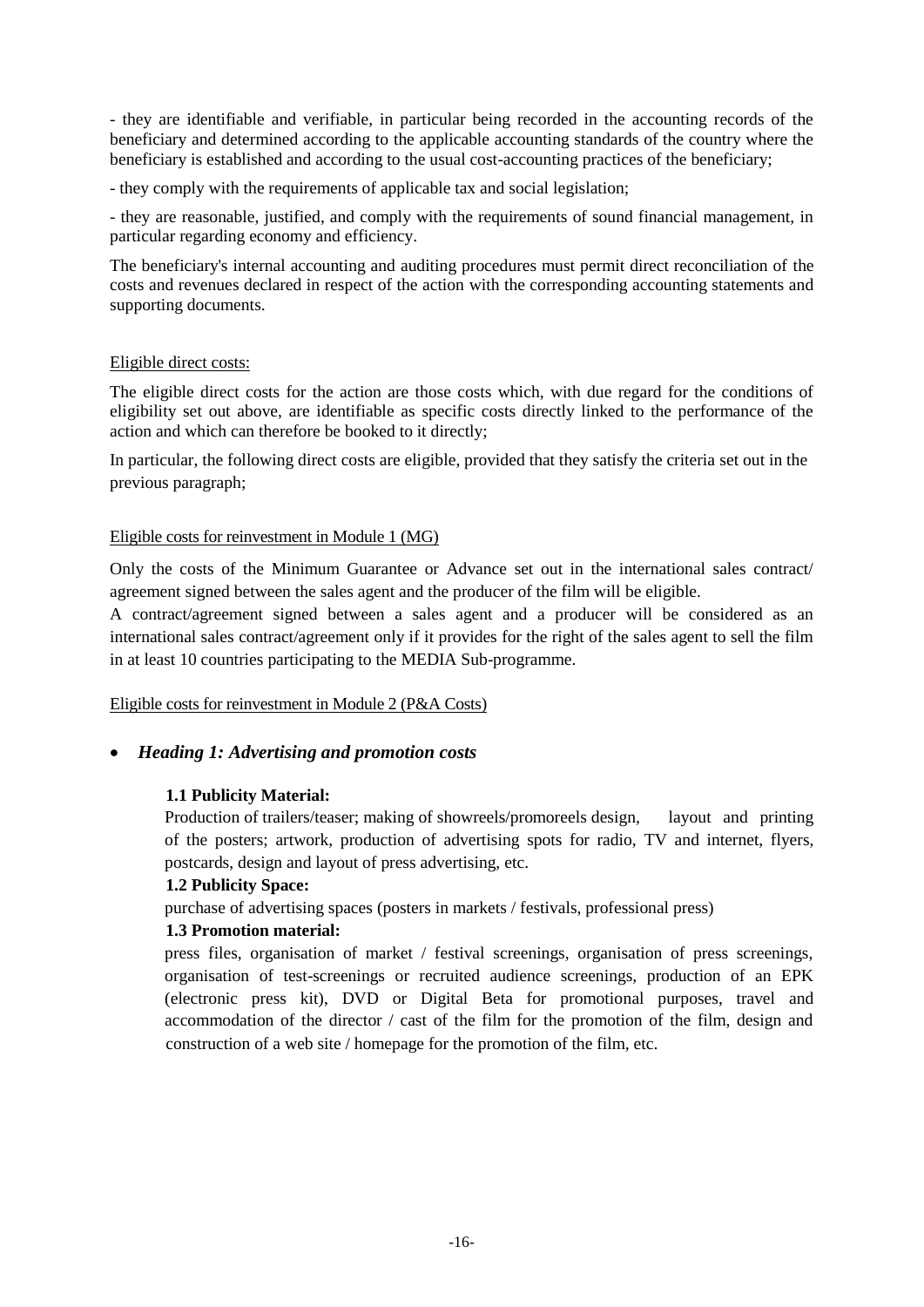# *Heading 2: Optical and digital costs*

# **2.1 Optical Costs:**

This sub-heading includes the costs related to the optical manufacturing and circulation of the prints for the exploitation of the film in the cinemas: striking of an internegative and prints of the film, dubbing and subtitling the prints of the film, insurance, transport and taxes, prints maintenance.

# **2.2 Digital Costs:**

This sub-heading includes all digital costs related to the production of DCPs, including delivery for the exploitation of the film in the cinemas, insurance and taxes.

# **2.3 Dubbing and subtitling (including translation):**

All costs related to the dubbing and the subtitling of the film, including the translation costs.

# *Heading 3: Other Costs*

# **3.1 Audit Fees:**

In the framework of the execution of an eventual financial support agreement, the Agency requires the beneficiary to produce a statement of the final costs. This document must be certified by an approved auditor external to the company on the basis of justifying documents and the accountancy records of the beneficiary. Therefore the costs of this certification are the only costs eligible beyond the eligibility period.

# **3.2 All other Costs:**

A space is provided in the form for the disclosure of other costs, directly linked to the actions which are not expressly provided for in the form. These "other costs" must not fall under costs listed under Chapter 9.6 'ineligible costs' and have to be clearly identified and detailed in the application form and/or in the financial report for them to be eligible. Moreover, those costs associated with the normal running of the company are not eligible under this heading.

 Non deductible VAT is eligible unless it is related to activities of the public authorities in the Member States.

# *Eligible indirect costs (administrative costs)*

A flat-rate amount, not exceeding 7% of the eligible direct distribution costs of the action is eligible under indirect costs, representing the beneficiary's general administrative costs which can be regarded as chargeable to the action (i.e. rent of company offices, insurance, maintenance costs, telecommunications, postal charges, heating, lighting, water, electricity, office supplies, rental of stands on markets and festivals).

Indirect costs may not include costs entered under another budget heading.

Applicants' attention is drawn to the fact that in the case of organisations receiving an operating grant, indirect costs are no longer eligible under the specific actions.

# **Ineligible costs**

The following costs shall not be considered eligible:

return on capital;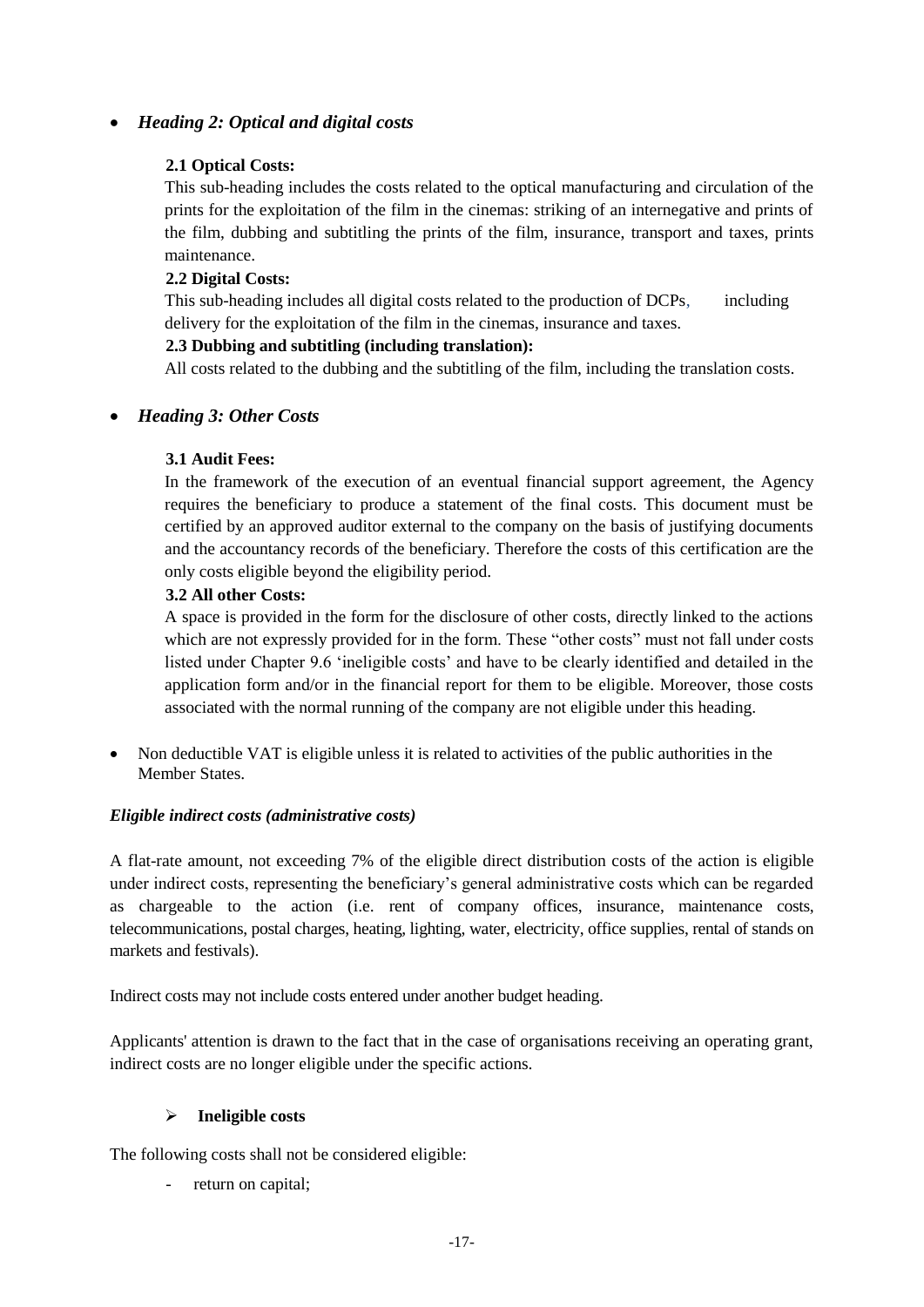- debt and debt service charges;
- provisions for losses or debts;
- interest owed;
- doubtful debts:
- exchange losses:
- costs of transfer from the Agency charged by the bank of the beneficiary;
- costs declared by the beneficiary and covered by another action receiving a European Union grant. In particular, indirect costs shall not be eligible under a grant for an action awarded to the beneficiary who already receives an operating grant financed from the Union budget during the period in question;
- contributions in kind
- excessive or reckless expenditure
- personnel costs
- travel and subsistence of staff
- purchase of equipment

#### **Calculation of the final grant amount - Supporting documents**

The final amount of the grant to be awarded to the beneficiary is established after completion of the action, upon approval of the request for payment containing the following documents:

- a final report providing details of the implementation and results of the action;

- the final financial statement of costs actually incurred,

And

# - **Option 1**

In case of "Module 2" grants for an action equal or inferior to EUR 60.000, the beneficiary is required to submit, in support of the final payment, a copy of the following underlining documents:

the invoices related to the budget item "Optical and Digital costs"

# - **Option 2**

In cases of grants for an action of more than EUR 60.000 but less than EUR 750 000, the beneficiary is required to submit, in support of the final payment, a "Report of Factual Findings on the Final Financial Report - Type I" produced by an approved auditor or in case of public bodies, by a competent and independent public officer.

The procedure and the format to be followed by an approved auditor or in case of public bodies, by a competent and independent public officer, are detailed in the following "Guidance Notes":

[https://eacea.ec.europa.eu/sites/eacea-site/files/annex\\_iii\\_guidance\\_notes\\_audit\\_type\\_i\\_03-](https://eacea.ec.europa.eu/sites/eacea-site/files/annex_iii_guidance_notes_audit_type_i_03-2014_en.pdf) [2014\\_en.pdf](https://eacea.ec.europa.eu/sites/eacea-site/files/annex_iii_guidance_notes_audit_type_i_03-2014_en.pdf)

The use of the report format set by the "Guidance Notes" is compulsory.

# - **Option 3**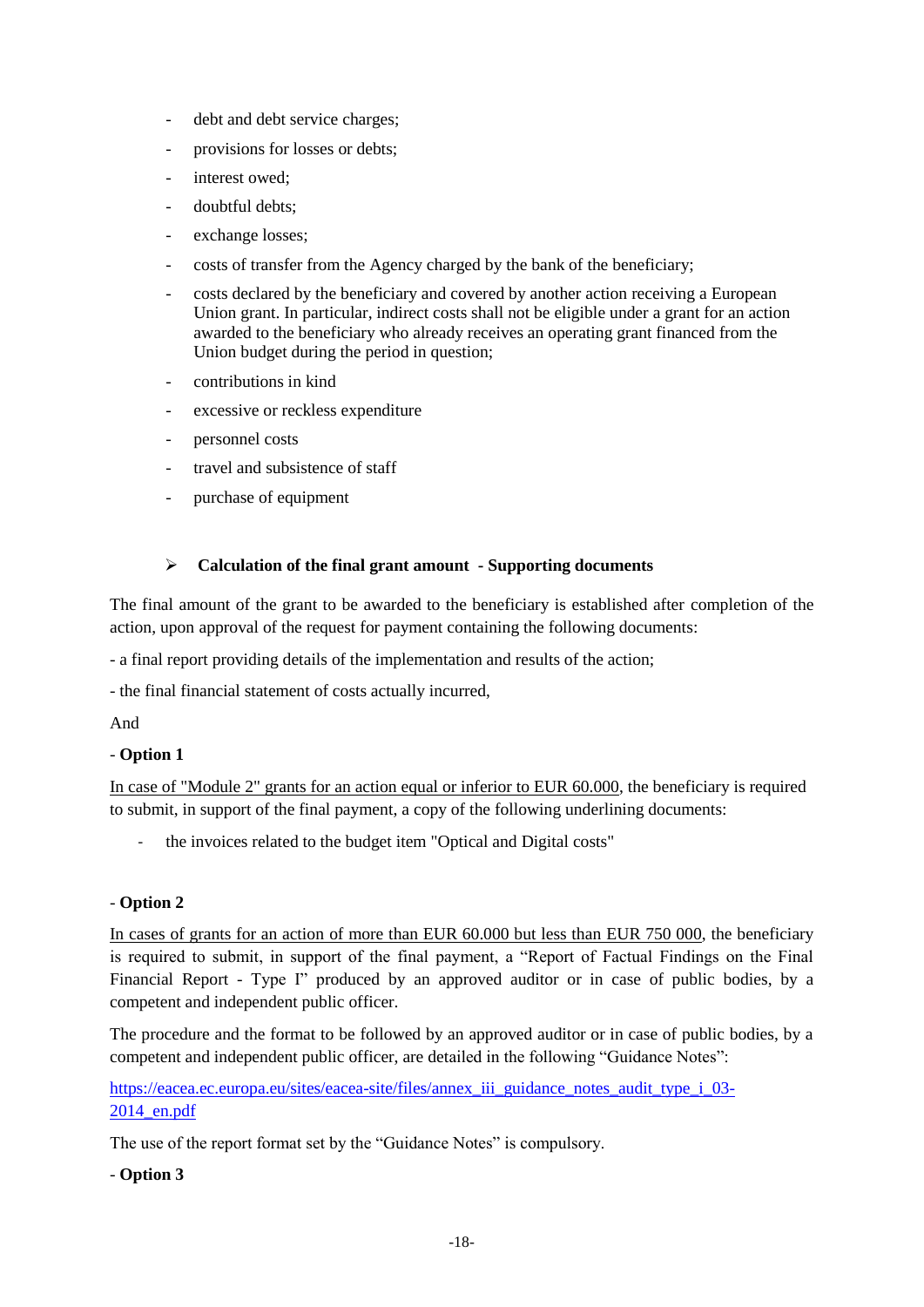In cases of grants for an action of EUR 750 000 or more, when the cumulative amounts of request for payment is at least EUR 325 000, the beneficiary is required to submit, in support of the final payment, a "Report of Factual Findings on the Final Financial Report - Type II" produced by an approved auditor or in case of public bodies, by a competent and independent public officer. The certificate shall certify, in accordance with a methodology approved by the Agency, that the costs declared by the beneficiary in the financial statements on which the request for payment is based are real, accurately recorded and eligible in accordance with the Grant Agreement/Decision.

The procedure and the format to be followed by an approved auditor or in case of public bodies, by a competent and independent public officer, are detailed in the following "Guidance Notes":

[https://eacea.ec.europa.eu/sites/eacea-site/files/annex\\_iv\\_guidance\\_notes\\_audit\\_type\\_ii\\_03-](https://eacea.ec.europa.eu/sites/eacea-site/files/annex_iv_guidance_notes_audit_type_ii_03-2014_en.pdf) [2014\\_en.pdf](https://eacea.ec.europa.eu/sites/eacea-site/files/annex_iv_guidance_notes_audit_type_ii_03-2014_en.pdf)

The use of the report format set by the "Guidance Notes" is compulsory.

.If the eligible costs actually incurred by the beneficiary are lower than anticipated, the Agency will apply the rate of co-financing stated in the Grant Agreement/Decision to the expenditure actually incurred. In the event of non-execution or clearly inadequate execution of an activity planned in the application attached to the funding decision/ agreement, the final grant will be reduced accordingly.

EU grants may not have the purpose or effect of producing a profit within the framework of the action of the beneficiary**. Profit shall be defined as a surplus of receipts over the eligible costs incurred by the beneficiary, when the request is made for payment of the balance**. In this respect, where a profit is made, the Agency shall be entitled to recover a percentage of the profit corresponding to the Union contribution to the eligible costs actually incurred by the beneficiary to carry out the action. The verification of the non-profit does not apply to low value grants, i.e.  $\leq$  EUR 60 000.

# **11.3. Payment arrangements**

A pre-financing payment corresponding to 50% of the grant amount will be transferred to the beneficiary within 30 days either of the date when the last of the two parties signs the agreement, or of the notification of the grant decision, provided all requested guarantees have been received.

The Agency will establish the amount of the final payment to be made to the beneficiary on the basis of the calculation of the final grant amount (see section 11.2 above). If the total of earlier payments is higher than the final grant amount, the beneficiary will be required to reimburse the amount paid in excess by the Commission through a recovery order.

# **11.4. Pre-financing guarantee**

In the event that the applicant's financial capacity is not satisfactory, a pre-financing guarantee for up to the same amount as the pre-financing may be requested in order to limit the financial risks linked to the pre-financing payment.

The financial guarantee, in euro, shall be provided by an approved bank or financial institution established in one of the Member State of the European Union. When the beneficiary is established in a third country, the authorising officer responsible may agree that a bank or financial institution established in that third country may provide the guarantee if he considers that the bank or financial institution offers equivalent security and characteristics as those offered by a bank or financial institution established in a Member State. Amounts blocked in bank accounts shall not be accepted as financial guarantees.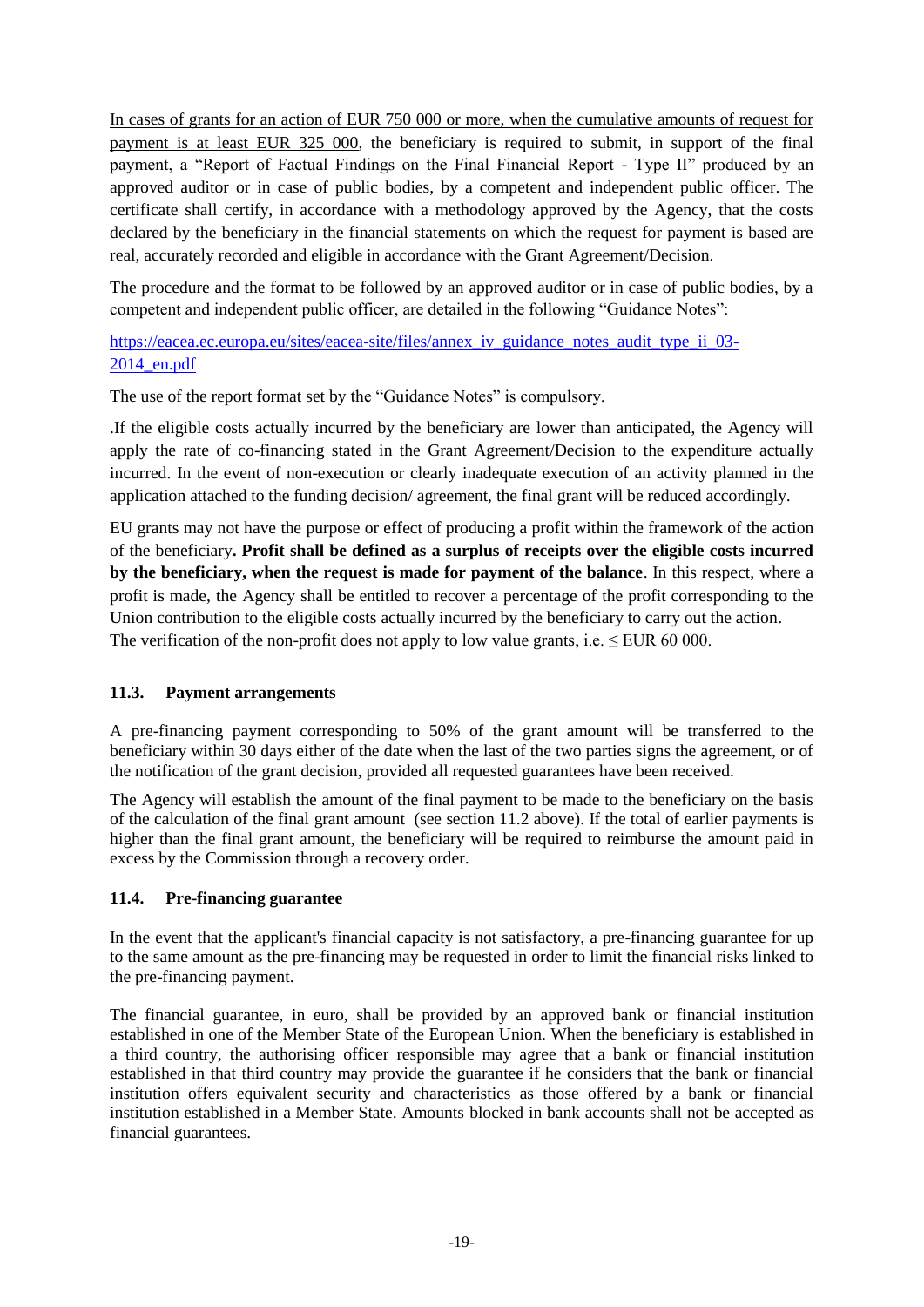The guarantee shall be released as the pre-financing is gradually cleared against interim payments or payments of balances to the beneficiary, in accordance with the conditions laid down in the grant agreement/decision.

# **12. PUBLICITY**

# **12.1. By the beneficiaries**

Beneficiaries must clearly acknowledge the European Union's contribution in all publications or in conjunction with activities for which the grant is used.

In this respect, beneficiaries are required to give prominence to the name and logo of the MEDIA subprogramme on all their publications, posters, programmes and other products realised under the cofinanced project.

To do this they must use the text, the logo and the disclaimer available at [http://ec.europa.eu/dgs/education\\_culture/promo/creative-europe/eps/eps.zip,](http://ec.europa.eu/dgs/education_culture/promo/creative-europe/eps/eps.zip) which will be provided by the Agency.

If this requirement is not fully complied with, the beneficiary's grant may be reduced in accordance with the provisions of the grant agreement or grant decision.

# **12.2. By the Agency and/or the Commission**

With the exception of scholarships paid to natural persons and other direct support paid to natural persons in most need, all information relating to grants awarded in the course of a financial year shall be published on the Internet site of the European Union institutions no later than the 30 June of the year following the financial year in which the grants were awarded.

The Agency and/or the Commission will publish the following information:

- name of the beneficiary,
- $\hbox{--}$  locality of the beneficiary
- the amount awarded,
- nature and purpose of the grant.

Upon a reasoned and duly substantiated request by the beneficiary, the publication shall be waived if such disclosure risks threatening the rights and freedoms of individuals concerned as protected by the Charter of Fundamental Rights of the European Union or harm the commercial interests of the **beneficiaries** 

#### **12.3 Communication and dissemination**

To maximise impact, projects should have a clear and strong strategy for communication and dissemination of their activities and results, and applicants must provide enough time and resources to communicate and interact appropriately with peers, audiences and local communities as appropriate.

The Commission together with the Agency may identify good practices and prepare relevant dissemination materials to be shared within and across all participating countries and beyond.

Data and results from projects will be made freely available to be used by stakeholders, policy makers and others in a wide range of ways.

Beneficiaries may be required to attend and to participate in events organised by the European Commission or the Agency to share their experience with other participants and/or policy makers.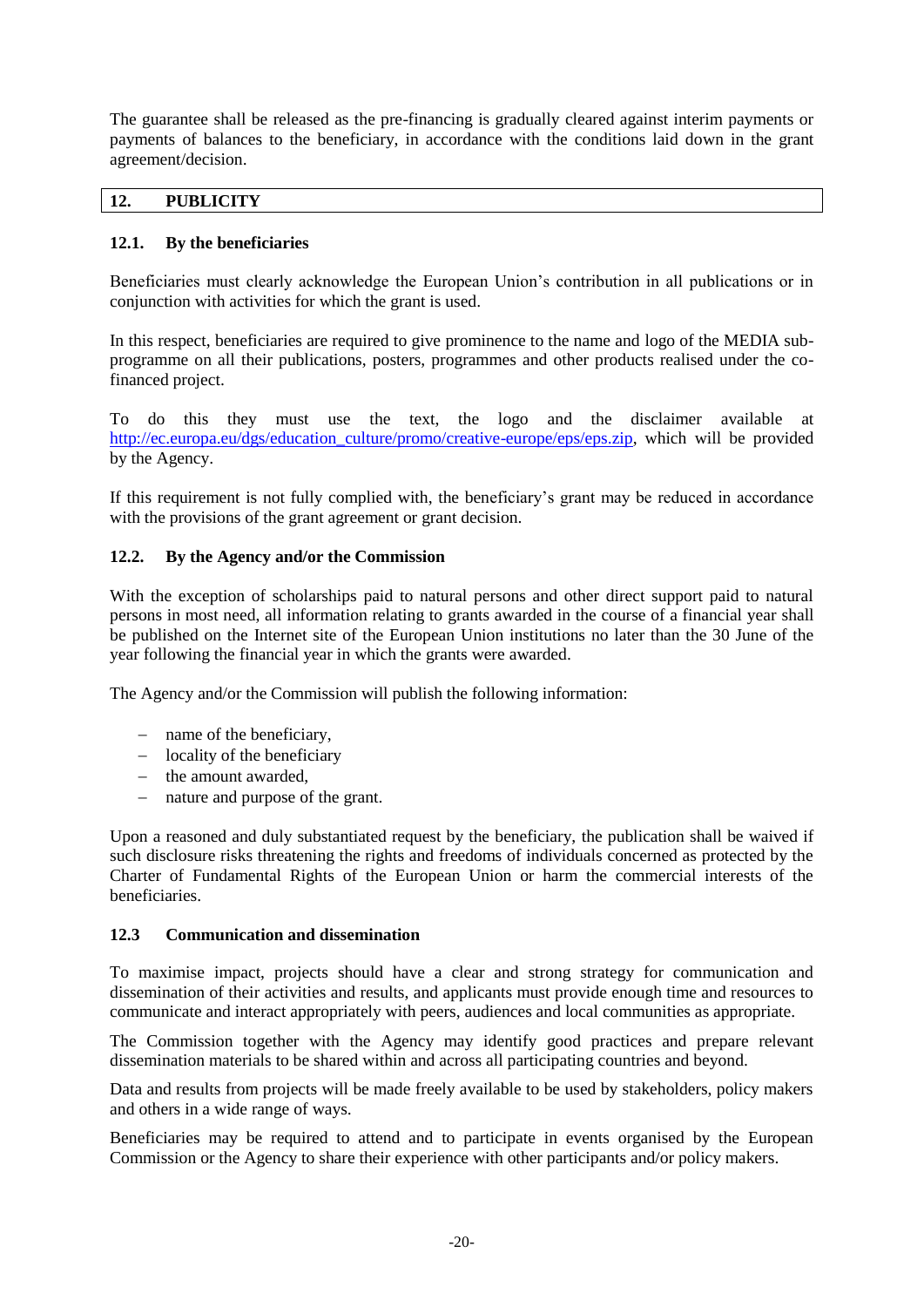#### **13. DATA PROTECTION**

All personal data (such as names, addresses, CVs, etc.) will be processed in accordance with Regulation (EC) No 45/2001 of the European Parliament and of the Council of 18 December 2000 on the protection of individuals with regard to the processing of personal data by the European Community institutions and bodies and on the free movement of such data.<sup>4</sup>

Unless marked as optional, the applicant's replies to the questions in the application form are necessary to evaluate and further process the grant application in accordance with the specifications of the call for proposals. Personal data will be processed solely for that purpose by the department or Unit responsible for the Union grant programme concerned (entity acting as data controller). Personal data may be transferred on a need to know basis to third parties involved in the evaluation of applications or in the grant management procedure, without prejudice of transfer to the bodies in charge of monitoring and inspection tasks in accordance with European Union law. In particular, for the purposes of safeguarding the financial interests of the Union, personal data may be transferred to internal audit services, to the European Court of Auditors, to the Financial Irregularities Panel or to the European Anti-Fraud Office and between authorising officers of the Commission and the executive agencies. The applicant has the right of access to, and to rectify, the data concerning him or her. For any question relating to these data, please contact the Controller. Applicants have the right of recourse to the European Data Protection Supervisor at any time. A detailed Privacy statement, including contact information, is available on EACEA's website:

[http://eacea.ec.europa.eu/about/documents/calls\\_gen\\_conditions/eacea\\_grants\\_privacy\\_statement.pdf](http://eacea.ec.europa.eu/about/documents/calls_gen_conditions/eacea_grants_privacy_statement.pdf)

Applicants and, if they are legal entities, persons who have powers of representation, decision-making or control over them, are informed that, should they be in one of the situations mentioned in:

- the Commission Decision of 16.12.2008 on the Early Warning System (EWS) for the use of authorising officers of the Commission and the executive agencies (OJ, L 344, 20.12.2008, p. 125), or

- the Commission Regulation of 17.12.2008 on the Central Exclusion Database – CED (OJ L 344, 20.12.2008, p. 12),

their personal details (name, given name if natural person, address, legal form and name and given name of the persons with powers of representation, decision-making or control, if legal person) may be registered in the EWS only or both in the EWS and CED, and communicated to the persons and entities listed in the above-mentioned Decision and Regulation, in relation to the award or the execution of a procurement contract or a grant agreement or decision.

#### **14. PROCEDURE FOR THE SUBMISSION OF PROPOSALS**

#### **14.1 Publication**

The call for proposals is published on the Internet site of the EACEA at the following address: [http://eacea.ec.europa.eu/creative-europe/funding\\_en](http://eacea.ec.europa.eu/creative-europe/funding_en)

#### **14.2 Registration in the Participant Portal**

Before submitting an electronic application, applicants will have to register their organisation in the Education, Audiovisual, Culture, Citizenship and Volunteering Participant Portal and receive a Participant Identification Code (PIC). The PIC will be requested in the application form.

**<sup>.</sup>** Official Journal L 8, 12.1.2001.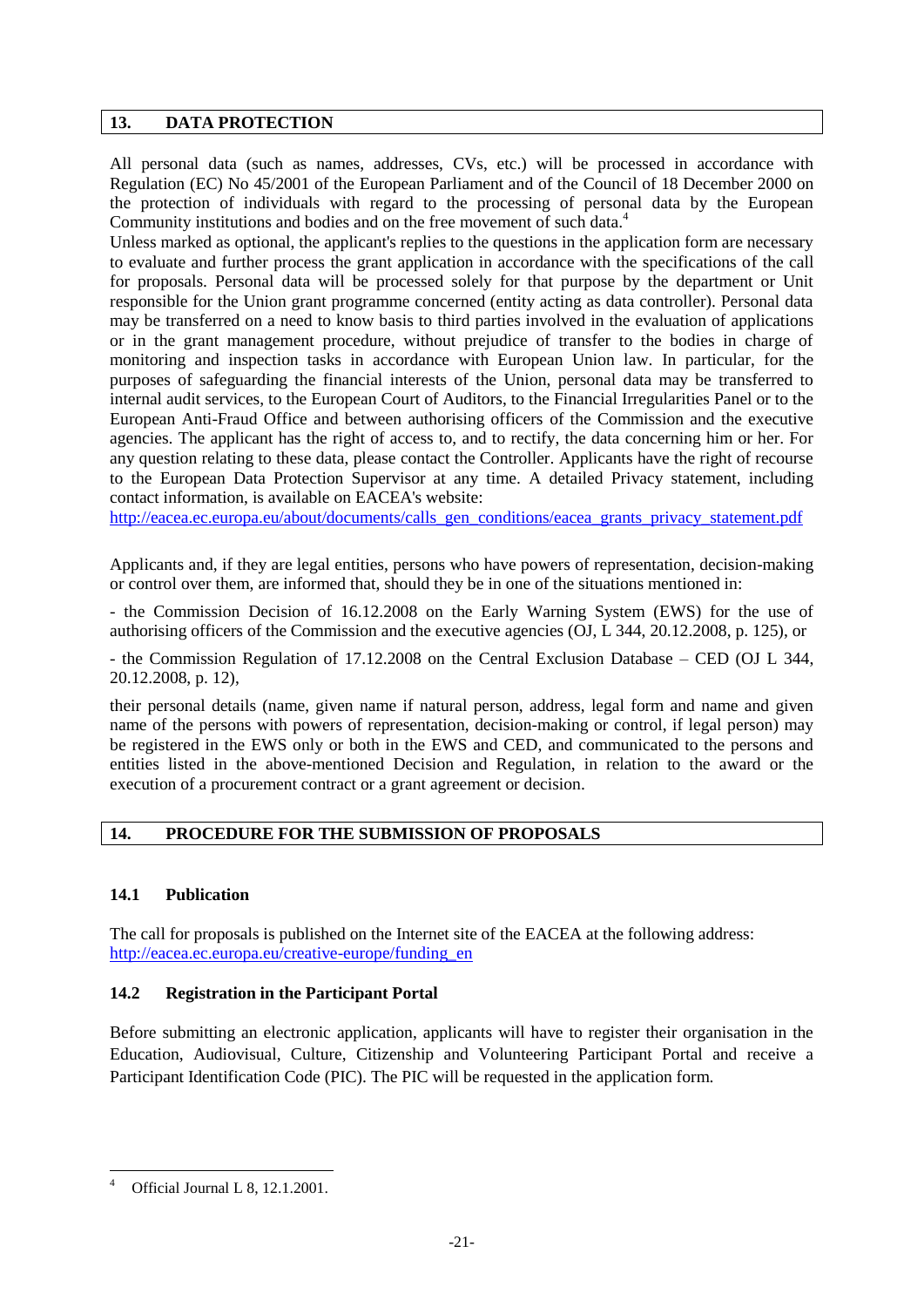The Participant Portal is the tool through which all legal and financial information related to organisations will be managed. Information on how to register can be found in the portal under the following address:

<http://ec.europa.eu/education/participants/portal/desktop/en/home.html>

The tool also allows applicants to upload different documents related to their organisation. These documents have to be uploaded once and will not be requested again for subsequent applications by the same organisation.

Details on the supporting document that need to be uploaded in the portal can be found [http://eacea.ec.europa.eu/creative-europe/funding\\_en](http://eacea.ec.europa.eu/creative-europe/funding_en)

# **14.3 Submission of the grant application**

Proposals must be submitted in accordance with the admissibility requirements set out under Section 5.

An online application system has been set up. Grant applications must be drawn up in one of the official EU languages, using the online form (eForm) specifically designed for this purpose. To facilitate the assessment of the application, an English or French translation of the documents relevant to the assessment of the project must be submitted.

The eForm can be obtained on the Internet at the following address:<https://eacea.ec.europa.eu/PPMT/>

Proposals for both Generation and Reinvestments must be submitted by the deadline mentioned in the call for proposals and in Section "3. Timetable" of the present Guidelines **before 12:00 CET/CEST (Midday, Brussels time)**, using the online application form.

Applicants should note that no applications submitted after 12.00CET/CEST on the deadline will be accepted. They are very strongly encouraged not to wait until the final day to read the User Guide and submit their application.

Please note that no other method of submission of an application will be accepted. Applications submitted in any other way will be automatically rejected. No exceptions will be made.

Make sure that you have officially submitted your electronic application form and that you have received an e-mail acknowledging receipt of your submission with a project reference number.

Applicants shall ensure that all the documents requested and mentioned in the eForm are attached to the Eform (see *Guide for applicants*).

Generation stage:

• Annex I: declaration on the applicant's honour

 Annex II: Information on the film and financing plan for the films to be qualified (*detailed description of the project in pdf, jpeg, tiff)*

Annex III: List of films and international sales (*budget form in excel*)

The following document must be at the applicant's disposal for each film declared, in case of verification by the EACEA: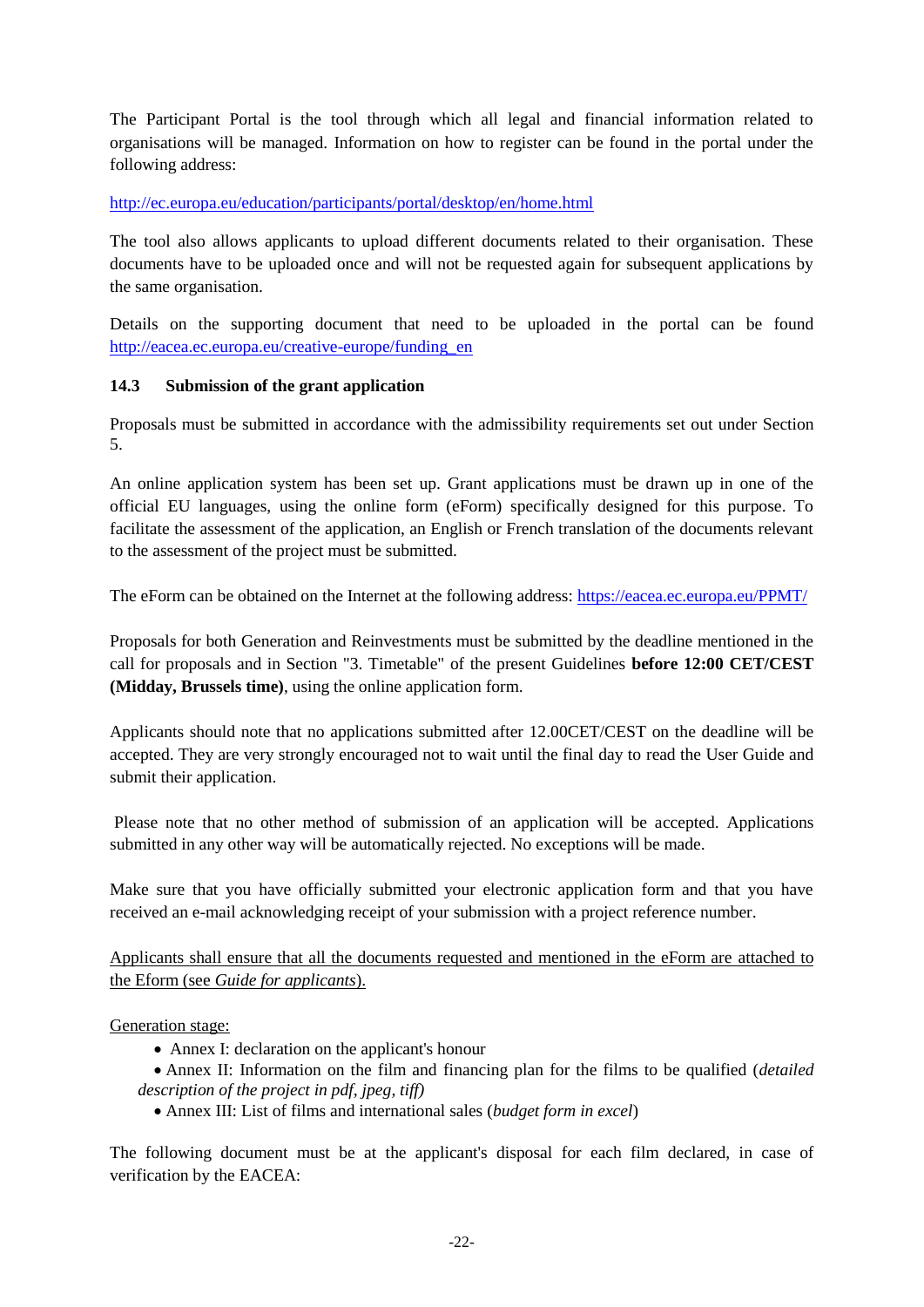International sales agreement with the producer with the hand written statement "Copy certified as true" signed by the legal representative of the company (the date of contract must be signed and take effect between 01/01/2010 and 31/12/2014).

The applicant shall provide this information upon request by the Agency, in the context of verification of the validity of the international sales (see section 9.1).

In the event the applicant fails to submit this document upon request, the relevant international sales will not be taken into account in the calculation of the award criteria (see section 9.1).

# Reinvestment stage:

- Annex I: declaration on the applicant's honour
- Annex II: application form, international sales agreement and financing plan of the film (for new films only) (*detailed description of the project in pdf, jpeg, tiff)*
- Annex III: budget form (module 2 only)

No modifications to the application are allowed once the deadline for submission has elapsed. However, if there is a need to clarify certain aspects or for the correction of clerical mistakes, the Agency may contact the applicant for this purpose during the evaluation process.

All applicants will be informed in writing about the results of the selection process.

# **14.4 Evaluation procedure**

The "Sales Agents" scheme works in two successive stages:

- The generation of the potential fund
- The reinvestment of the potential fund

These two stages can be summarised as follows:

| <b>Deadline</b>                                                                      | <b>Stage 1: GENERATION</b>                                                                                                       | <b>Stage 2: REINVESTMENT</b>                                                                                                                                                           |
|--------------------------------------------------------------------------------------|----------------------------------------------------------------------------------------------------------------------------------|----------------------------------------------------------------------------------------------------------------------------------------------------------------------------------------|
| <b>Sales Agent</b>                                                                   | Application from the sales agent for the<br>generation of the support<br>Deadline: 18 June 2015 (12:00<br><b>CET/CEST)</b>       | Presentation of reinvestment actions :<br>within 6 months of the signature of the<br>international sales agreement with the<br>producer and by 1 March 2017 (12:00<br><b>CET/CEST)</b> |
| Agency                                                                               | - Calculation of the potential Fund<br>generated<br>- Notification of approval (or rejection)<br>of its available potential Fund | - Acceptance/Rejection of the reinvestment<br>project<br>- Signature of the agreement/decision<br>between the Agency and the beneficiary                                               |
| Legal commitment or<br>payment of a Union<br><b>Financial</b><br><b>Contribution</b> | N <sub>0</sub>                                                                                                                   | Yes                                                                                                                                                                                    |

The assessment is made solely on the basis of the documents sent by the relevant deadline.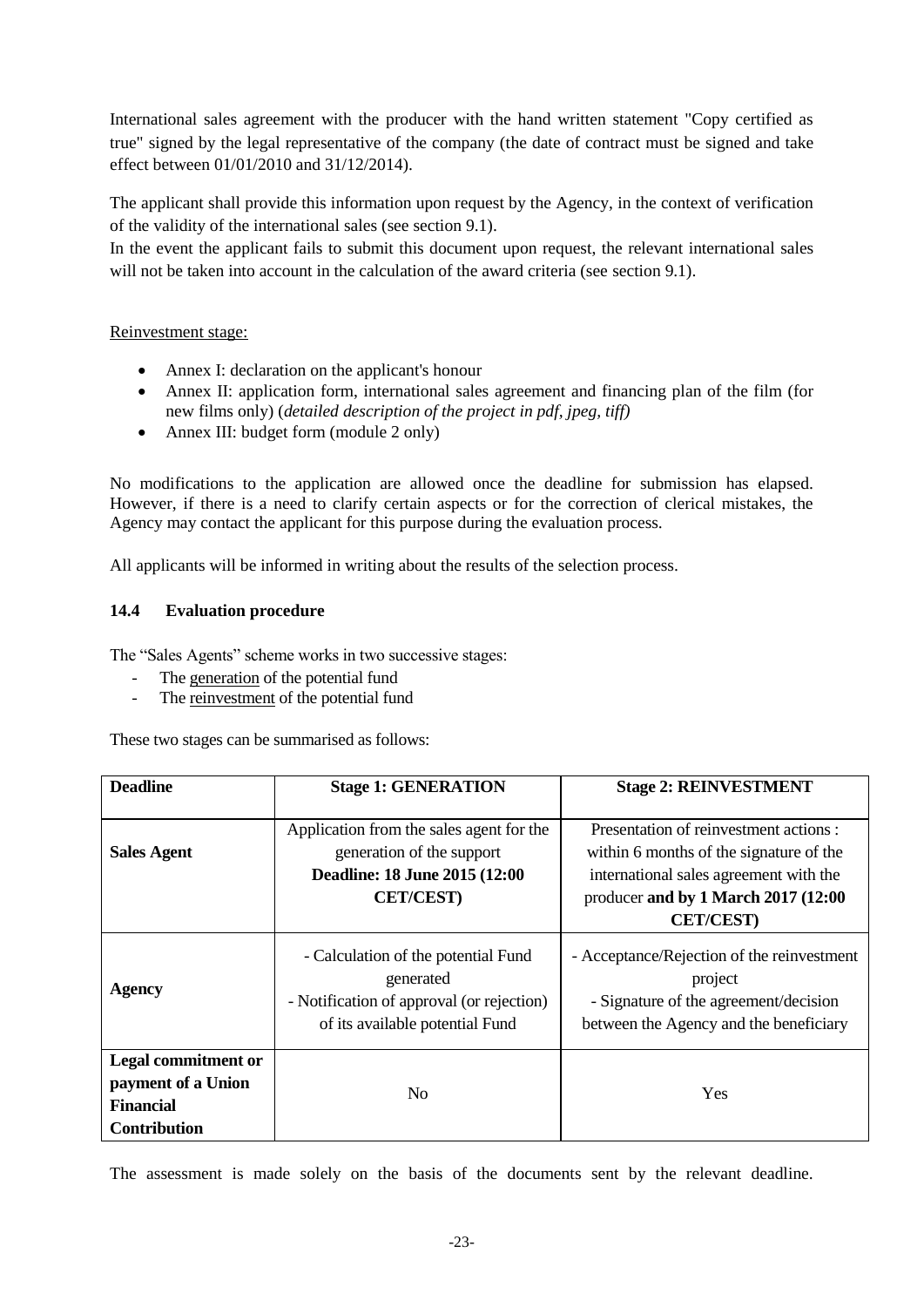Nevertheless, the Agency reserves the right to request additional information from the applicant.

# **14.5 Award decision**

Only after completion of the procedure mentioned above, is the selection process finalised and the award decision adopted by the Agency.

Applicants will be informed of the results of the selection within two weeks of the date of adoption of the award decision.

Unsuccessful applicants will receive a letter stating the reasons why their application was not selected.

Once applicants are informed the list of selected proposals will be published on the websites of the Agency: http://eacea.ec.europa.eu/creative-europe/selection-results en

The award of a grant will be conditional upon the acceptance by the Agency of the re-investment project, within the limit of the available budget.

# **14.6 Rules applicable**

Regulation (EU, Euratom) No 966/2012 of the European Parliament and of the Council of 25 October 2012 on the financial rules applicable to the general budget of the Union (OJ L 298, 26.10.2012, p.1).

Commission Delegated Regulation (EU) No 1268/2012 of 29 October 2012 on the rules of application of Regulation (EU, Euratom) No 966/2012 of the European Parliament and of the Council of 25 October 2012 on the financial rules applicable to the general budget of the Union (OJ L 362, 31.12.2012, p.1).

Regulation (EU) No 1295/2013 of the European Parliament and of the Council of 11 December 2013 establishing the Creative Europe Programme (2014 to 2020) concerning the implementation of a support Programme for the European creative sector (Creative Europe) (OJ L 347/221, 20 December 2013).

# **14.7 Contacts**

For any further information please contact your Creative Europe desk: [http://ec.europa.eu/culture/tools/creative-desks\\_en.htm](http://ec.europa.eu/culture/tools/creative-desks_en.htm)

Contact with the Agency: [EACEA-DISTRIBUTION-SALESAGENTS@ec.europa.eu](mailto:EACEA-DISTRIBUTION-SALESAGENTS@ec.europa.eu)

If you encounter a technical problem in relation to the e-Form, please ensure that you contact the HelpDesk well in advance of the deadline for submission: [eacea-helpdesk@ec.europa.eu](mailto:eacea-helpdesk@ec.europa.eu)